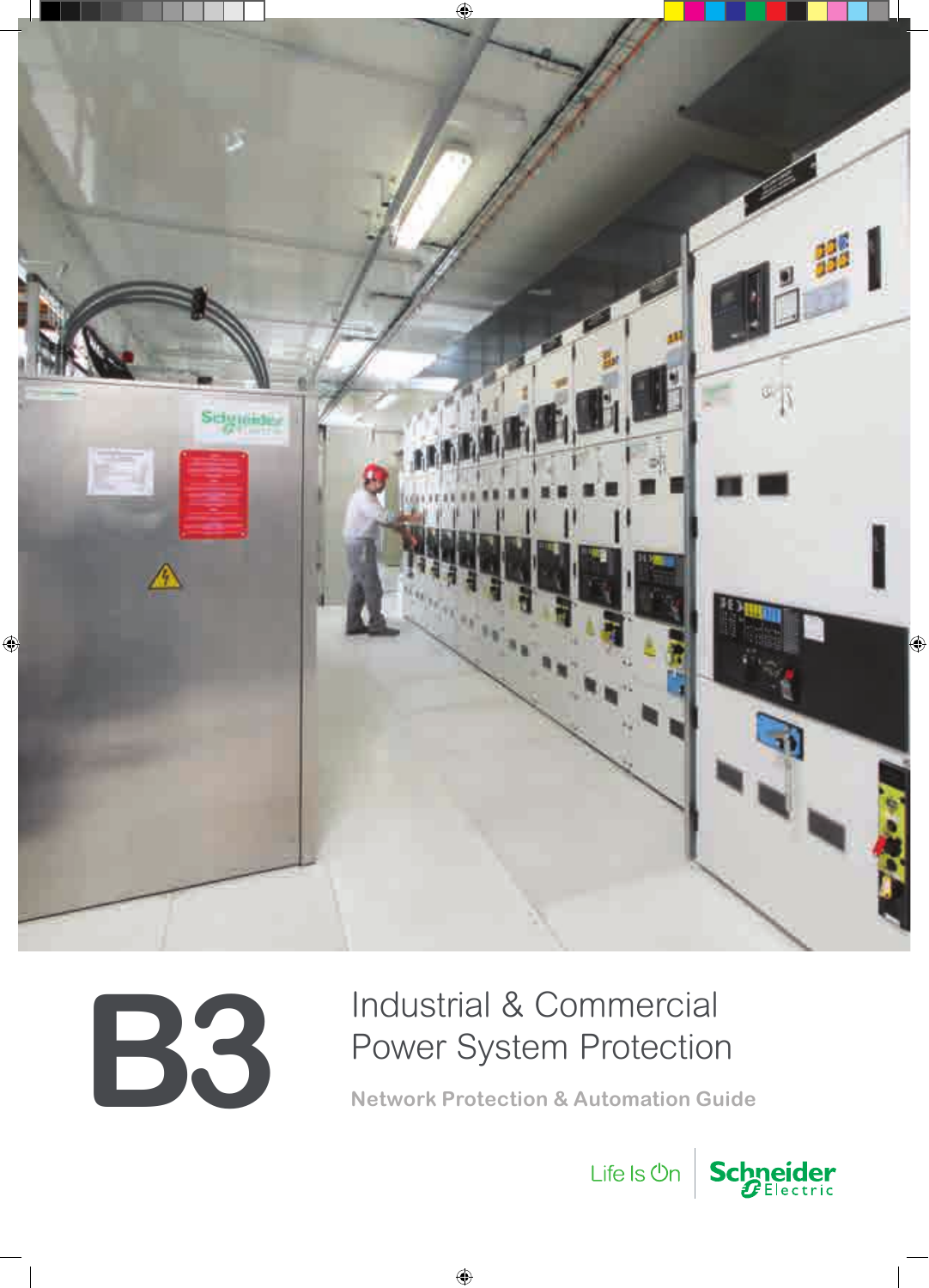# **Chapter B3**

# Industrial & Commercial Power System Protection

|    | 1. Introduction                                          | 129 |
|----|----------------------------------------------------------|-----|
|    | 2. Busbar arrangement                                    | 129 |
| 3. | <b>Discrimination</b>                                    | 130 |
| 4. | <b>HRC</b> fuses                                         | 131 |
| 5. | Industrial circuit breakers                              | 132 |
|    | 6. Protection relays                                     | 135 |
|    | 7. Co-ordination problems                                | 137 |
|    | 8. Fault current contribution from induction motors      | 139 |
|    | 9. Automatic changeover systems                          | 140 |
|    | 10. Voltage and phase reversal protection                | 141 |
|    | 11. Power factor correction and protection of capacitors | 141 |
|    | 12. Examples                                             | 146 |
|    | 13. References                                           | 150 |
|    |                                                          |     |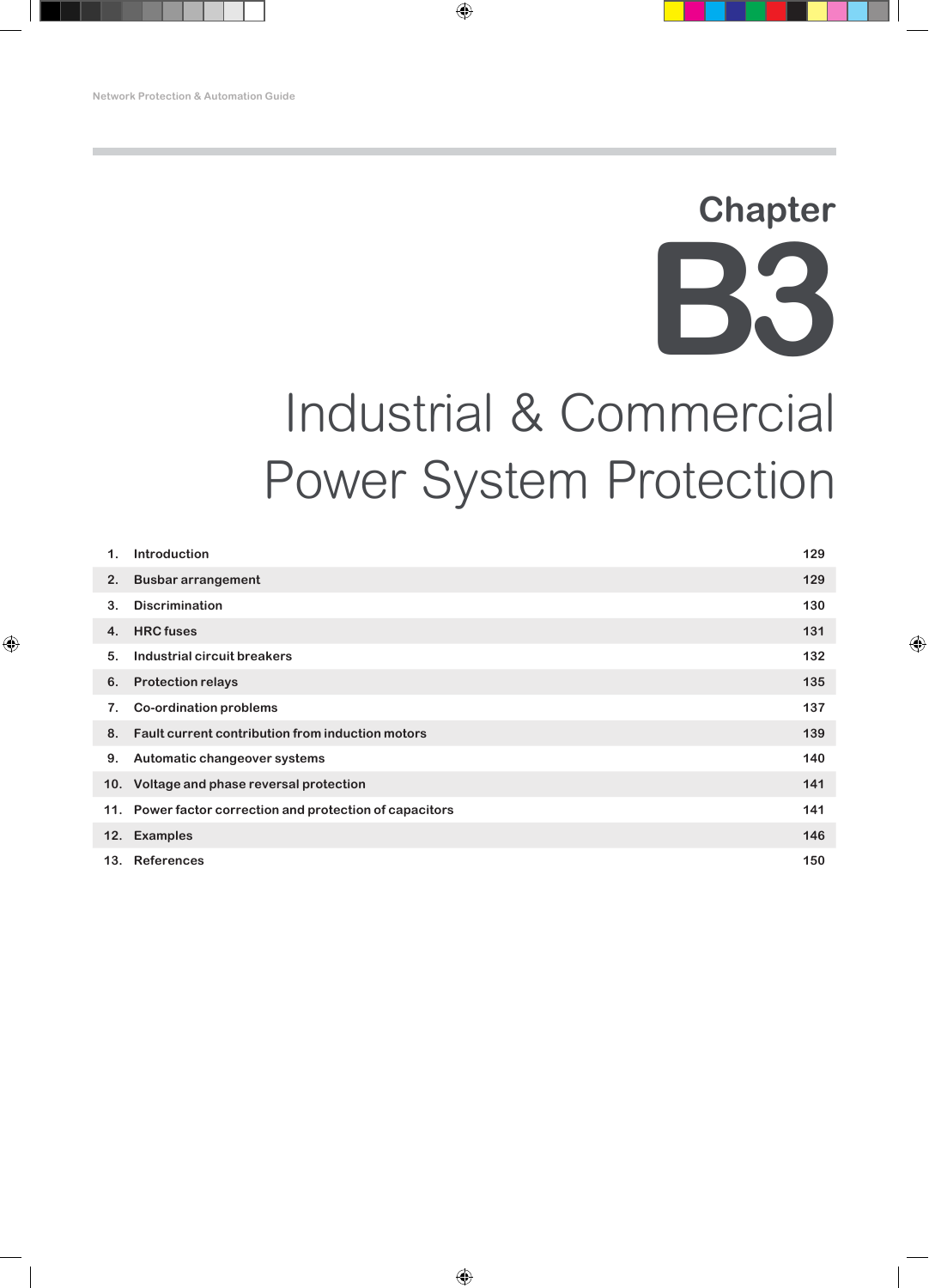As industrial and commercial operations processes and plants have become more complex and extensive (Figure B3.1), the requirement for improved reliability of electrical power supplies has also increased. The potential costs of outage time following a failure of the power supply to a plant have risen dramatically as well. The introduction of automation techniques into industry and commerce has naturally led to a demand for the deployment of more power system automation, to improve reliability and efficiency.

The protection and control of industrial power supply systems must be given careful attention. Many of the techniques that have been evolved for EHV power systems may be applied to lower voltage systems also, but typically on a reduced scale. However, industrial systems have many special problems that have warranted individual attention and the development of specific solutions.

Many industrial plants have their own generation installed. Sometimes it is for emergency use only, feeding a limited number of busbars and with limited capacity. This arrangement is often adopted to ensure safe shutdown of process plant and personnel safety. In other plants, the nature of the process allows production of a substantial quantity of electricity, perhaps allowing export of any surplus to the public supply system – at either subtransmission or distribution voltage levels. Plants that run generation in parallel with the public supply distribution network are often referred to as co-generation or embedded generation. Special protection arrangements may be demanded for the point of connection between the private and public Utility plant see Chapter [C8: Generator and Generator-Transformer Protection] for further details).

Industrial systems typically comprise numerous cable feeders and transformers. Chapter [C7: Transformer and Transformer-Feeder Protection] covers the protection of transformers and Chapters [C1: Overcurrent Protection for Phase and Earth Faults] and [C2: Line Differential Protection], the protection of feeders.



**Figure B3.1: Large modern industrial plant**

# **2. Busbar arrangement**

The arrangement of the busbar system is obviously very important, and it can be quite complex for some very large industrial systems. However, in most systems a single busbar divided into sections by a bus-section circuit breaker is common, as illustrated in Figure B3.2. Main and standby drives for a particular item of process equipment will be fed from different sections of the switchboard, or sometimes from different switchboards.

The main power system design criterion is that single outages on the electrical network within the plant will not cause loss of both the main and standby drives simultaneously. Considering a medium sized industrial supply system as shown in Figure B3.3, with duplicated supplies and transformers. Certain important loads are segregated and fed from 'Essential Services Board(s)' or 'Emergency Boards' distributed throughout the plant. This enables maximum utilisation of the standby generator facility.



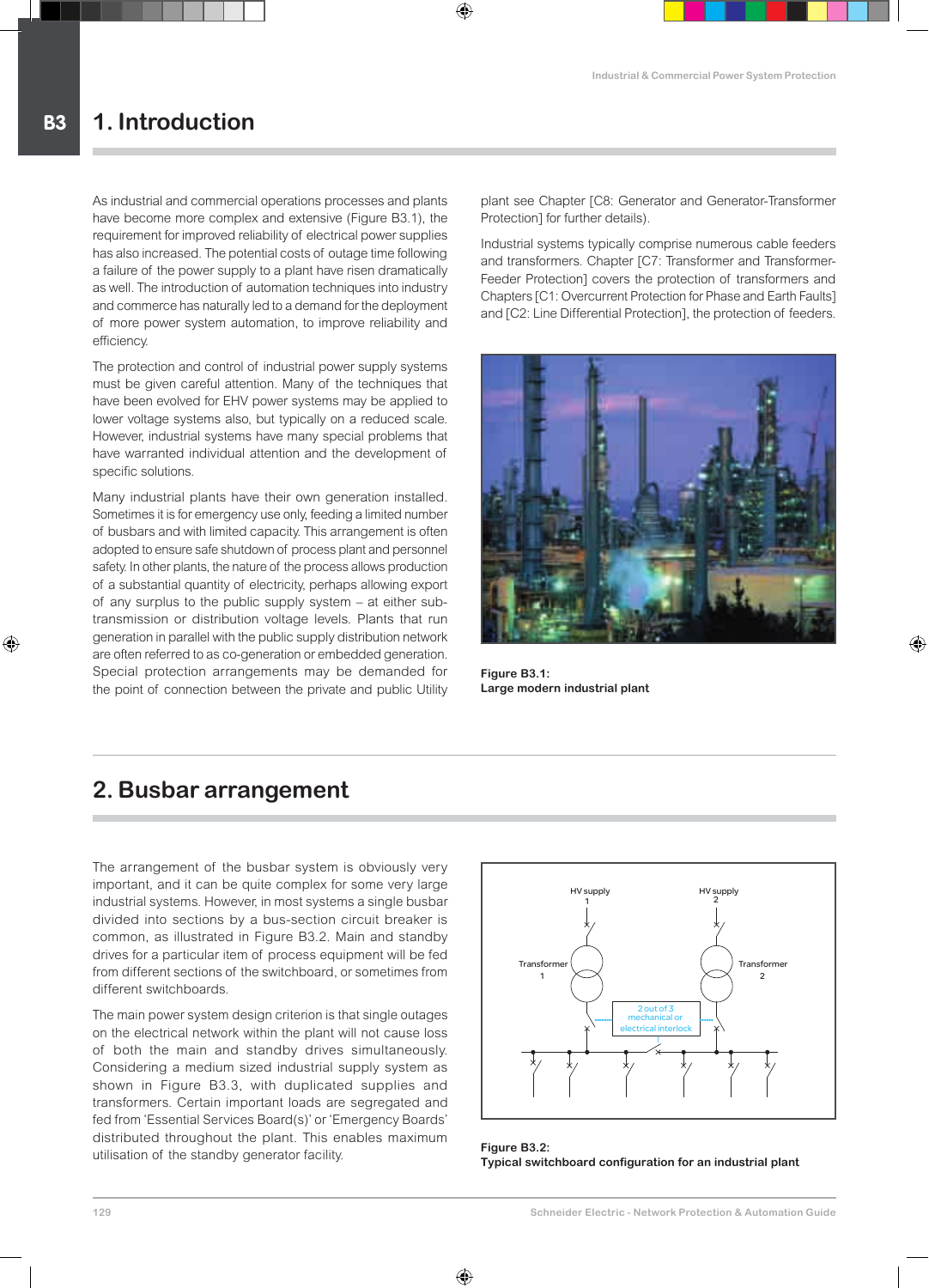

**Figure B3.3: Typical industrial power system**

A standby generator is usually of the turbo-charged dieseldriven type. On detection of loss of incoming supply at any switchboard with an emergency section, the generator is automatically started. The appropriate circuit breakers will close once the generating set is up to speed and rated voltage to restore supply to the Essential Services sections of the switchboards affected, provided that the normal incoming supply is absent - for a typical diesel generator set, the emergency supply would be available within 10-20 seconds from the start sequence command being issued.

The Essential Services Boards are used to feed equipment that is essential for the safe shut down, limited operation or preservation of the plant and for the safety of personnel.

This will cover process drives essential for safe shutdown, venting systems, UPS loads feeding emergency lighting, process control computers, etc. The emergency generator may range in size from a single unit rated 20-30kW in a small plant up to several units of 2-10MW rating in a large oil refinery or similar plant. Large financial trading institutions may also have standby power requirements of several MW to maintain computer services.

# **3. Discrimination**

Protection equipment works in conjunction with switchgear. For a typical industrial system, feeders and plant will be protected mainly by circuit breakers of various types and by fused contactors. Circuit breakers will have their associated overcurrent and earth fault relays. A contactor may also be equipped with a protection device (e.g. motor protection), but associated fuses are provided to break fault currents in excess of the contactor interrupting capability. The rating of fuses and selection of relay settings is carried out to ensure that discrimination is achieved – i.e. the ability to select and isolate only the faulty part of the system.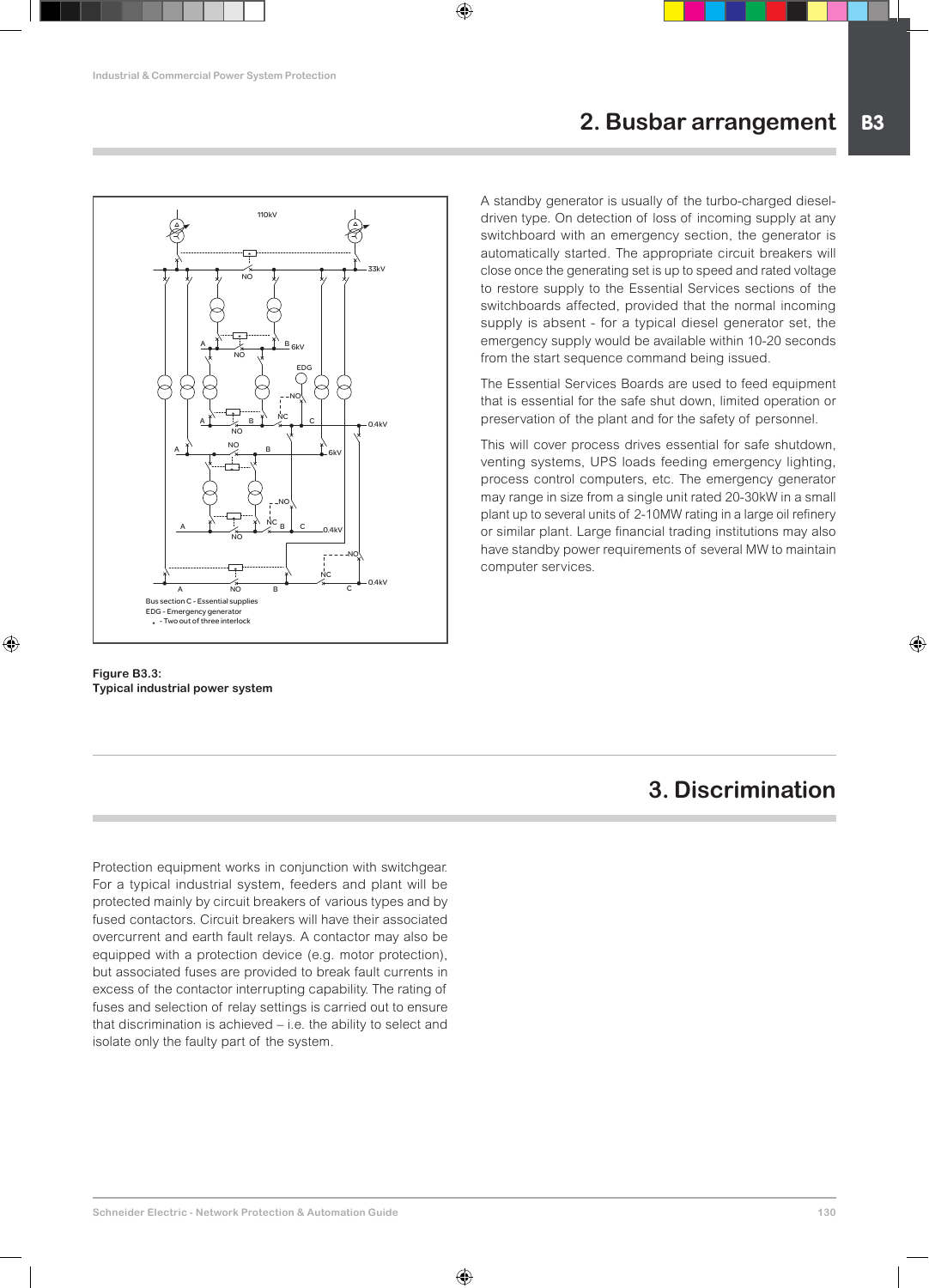The protection device nearest to the actual point of power utilisation is most likely to be a fuse or a system of fuses and it is important that consideration is given to the correct application of this important device.

The HRC fuse is a key fault clearance device for protection in industrial and commercial installations, whether mounted in a distribution fuseboard or as part of a contactor or fuseswitch. The latter is regarded as a vital part of LV circuit protection, combining safe circuit making and breaking with an isolating capability achieved in conjunction with the reliable short-circuit protection of the HRC fuse. Fuses combine the characteristics of economy and reliability; factors that are most important in industrial applications.

HRC fuses remain consistent and stable in their breaking characteristics in service without calibration and maintenance. This is one of the most significant factors for maintaining fault clearance discrimination. Lack of discrimination through incorrect fuse grading will result in unnecessary disconnection of supplies, but if both the major and minor fuses are HRC devices of proper design and manufacture, this need not endanger personnel or cables associated with the plant.

# **4.1 Fuse characteristics**

The time required for melting the fusible element depends on the magnitude of current. This time is known as the 'pre-arcing' time of the fuse. Vaporisation of the element occurs on melting and there is fusion between the vapour and the filling powder leading to rapid arc extinction.

Fuses have a valuable characteristic known as 'cut-off', illustrated in Figure B3.4. When an unprotected circuit is subjected to a short circuit fault, the r.m.s. current rises towards a 'prospective' (or maximum) value. The fuse usually interrupts the short circuit current before it can reach the prospective value, in the first quarter to half cycle of the short circuit. The rising current is interrupted by the melting of the fusible element, subsequently dying away to zero during the arcing period.



**Figure B3.4: HRC fuse cut-off feature** Since the electromagnetic forces on busbars and connections carrying short circuit current are related to the square of the current, it will be appreciated that 'cut-off' significantly reduces the mechanical forces produced by the fault current and which may distort the busbars and connections if not correctly rated. A typical example of 'cut-off' current characteristics is illustrated in Figure B3.5.



**Figure B3.5: Typical fuse cut-off current characteristics**

It is possible to use this characteristic during the design stage of a project to utilise equipment with a lower fault withstand rating downstream of the fuse, than would be the case if 'cut-off' was ignored. This may save on costs, but appropriate documentation and maintenance controls are required to ensure that only replacement fuses of very similar characteristics are used throughout the lifetime of the plant concerned – otherwise a safety hazard may arise.

# **4.2 Discrimination between fuses**

Fuses are often connected in series electrically and it is essential that they should be able to discriminate with each other at all current levels. Discrimination is obtained when the larger ('major') fuse remains unaffected by fault currents that are cleared by the smaller ('minor') fuse.

The fuse operating time can be considered in two parts:

- **a.** the time taken for fault current to melt the element, known as the 'pre-arcing time'
- **b.** the time taken by the arc produced inside the fuse to extinguish and isolate the circuit, known as the 'arcing time'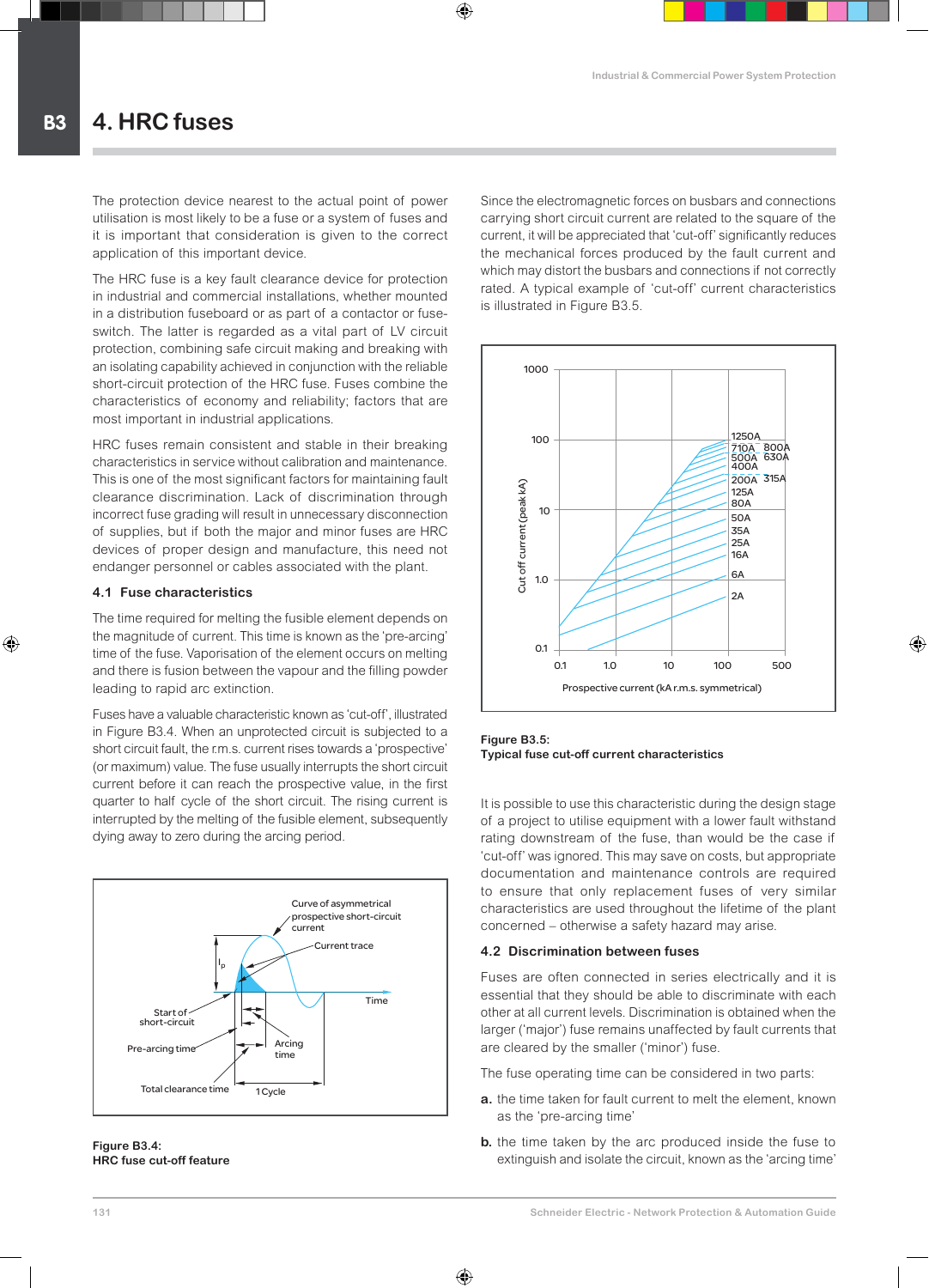The total energy dissipated in a fuse during its operation consists of 'pre-arcing energy' and 'arc energy'. The values are usually expressed in terms of  $I^2t$ , where  $I$  is the current passing through the fuse and *t* is the time in seconds. Expressing the quantities in this manner provides an assessment of the heating effect that the fuse imposes on associated equipment during its operation under fault conditions.

To obtain positive discrimination between fuses, the total *I2t*  value of the minor fuse must not exceed the pre-arcing *I2t*  value of the major fuse. In practice, this means that the major fuse will have to have a rating significantly higher than that of the minor fuse, and this may give rise to problems of discrimination. Typically, the major fuse must have a rating of at least 160% of the minor fuse for discrimination to be obtained.

# **4.3 Protection of cables by fuses**

PVC cable is allowed to be loaded to its full nominal rating only if it has 'close excess current protection'. This degree of protection can be given by means of a fuse link having a 'fusing factor' not exceeding 1.5, where:

Fusing factor = *Minimum Fusing Current Current Rating*

Cables constructed using other insulating materials (e.g. paper, XLPE) have no special requirements in this respect.

# **4.4 Effect of ambient temperature**

High ambient temperatures can influence the capability of HRC fuses. Most fuses are suitable for use in ambient temperatures up to 35 °C, but for some fuse ratings, derating may be necessary at higher ambient temperatures. Manufacturers' published literature should be consulted for the de-rating factor to be applied.

# **4.5 Protection of motors**

The manufacturers' literature should also be consulted when fuses are to be applied to motor circuits. In this application, the fuse provides short circuit protection but must be selected to withstand the starting current (possibly up to 8 times full load current) and also carry the normal full load current continuously without deterioration. Tables of recommended fuse sizes for both 'direct on line' and 'assisted start' motor applications are usually given. Examples of protection using fuses are given in Section 12.1.

# **5. Industrial circuit breakers**

Some parts of an industrial power system are most effectively protected by HRC fuses, but the replacement of blown fuse links can be particularly inconvenient in others. In these locations, circuit breakers are used instead, the requirement being for the breaker to interrupt the maximum possible fault current successfully without damage to itself. In addition to fault current interruption, the breaker must quickly disperse the resulting ionised gas away from the breaker contacts, to prevent re-striking of the arc, and away from other live parts of equipment to prevent breakdown. The breaker, its cable or busbar connections, and the breaker housing, must all be constructed to withstand the mechanical forces resulting from the magnetic fields and internal arc gas pressure produced by the highest levels of fault current to be encountered.

The types of circuit breaker most frequently encountered in industrial systems are described in the following sections.

# **5.1 Miniature Circuit Breakers (MCBs)**

MCBs are small circuit breakers, both in physical size but more importantly, in ratings. The basic single pole unit is a small, manually closed, electrically or manually opened switch housed in a moulded plastic casing. They are suitable for use on 230V a.c. single-phase/400V a.c. three-phase systems and for d.c. auxiliary supply systems, with current ratings of up to 125A. Contained within each unit is a thermal element, in which a bimetal strip will trip the switch when excessive current passes through it. This element operates with a predetermined inversetime/current characteristic. Higher currents, typically those exceeding 3-10 times rated current, trip the circuit breaker without intentional delay by actuating a magnetic trip overcurrent element. The operating time characteristics of MCBs are not adjustable. European Standard EN 60898-2 defines the instantaneous trip characteristics, while the manufacturer can define the inverse time thermal trip characteristic. Therefore, a typical tripping characteristic does not exist. The maximum a.c. breaking current permitted by the standard is 25kA.

Single-pole units may be coupled mechanically in groups to form 2, 3 or 4 pole units, when required, by assembly on to a rail in a distribution board. The available ratings make MCBs suitable for industrial, commercial or domestic applications,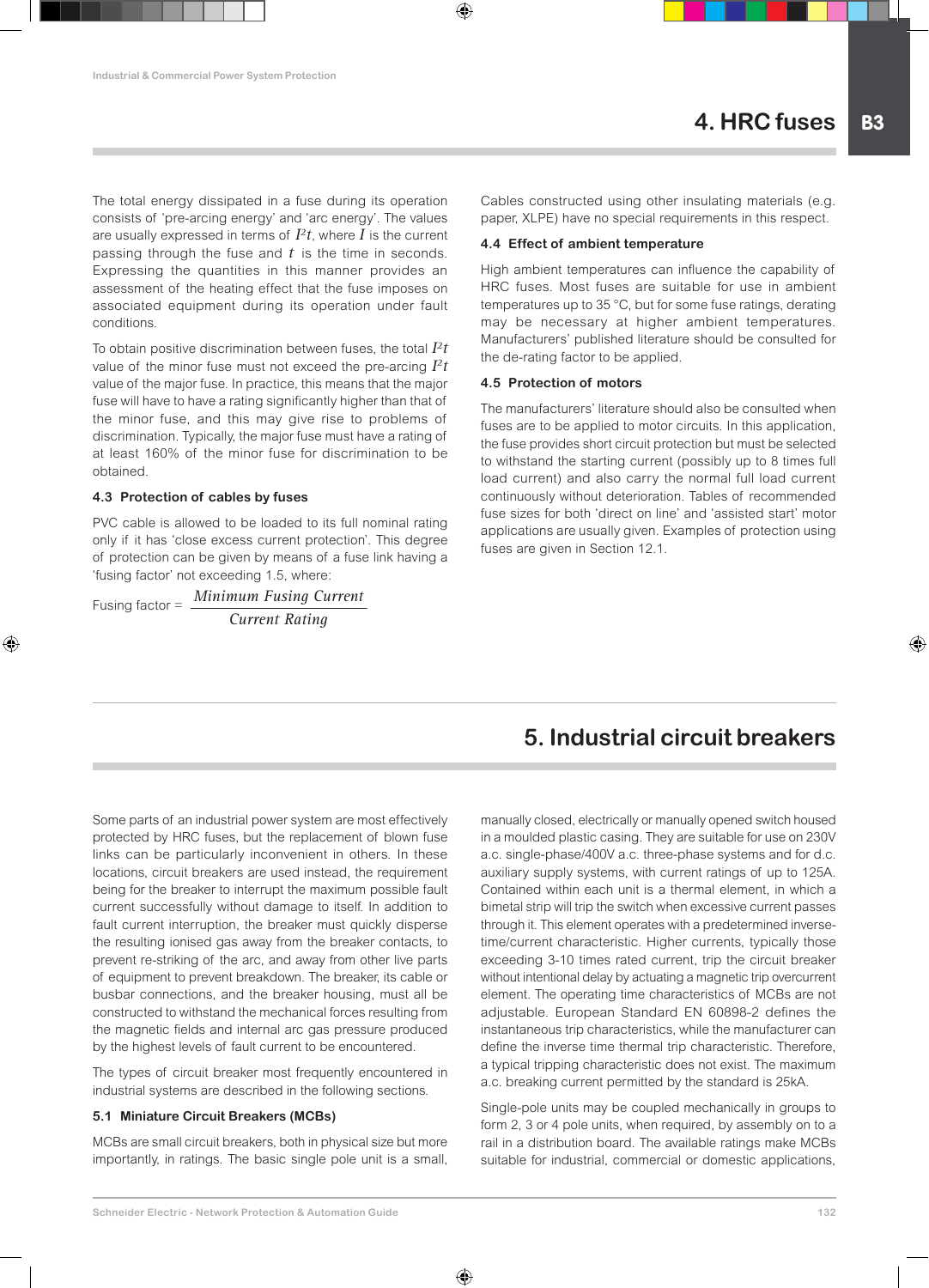for protecting equipment such as cables, lighting and heating circuits, and also for the control and protection of low power motor circuits. They may be used instead of fuses on individual circuits, and they are usually 'backed-up' by a device of higher fault interrupting capacity.

Various accessory units, such as isolators, timers, and undervoltage or shunt trip release units, may be combined with an MCB to suit the particular circuit to be controlled and protected. When personnel or fire protection is required, a residual current device (RCD) may be combined with the MCB. The RCD contains a miniature core balance current transformer that embraces all of the phase and neutral conductors to provide sensitivity to earth faults within a typical range of 0.05% to 1.5% of rated current, dependent on the RCD selected. The core balance CT energises a common magnetic trip actuator for the MCB assembly.

It is also possible to obtain current-limiting MCBs. These types open prior to the prospective fault current being reached, and therefore have similar properties to HRC fuses. It is claimed that the extra initial cost is outweighed by lifetime savings in replacement costs after a fault has occurred, plus the advantage of providing improved protection against electric shock if an RCD is used. As a result of the increased safety provided by MCBs fitted with an RCD device, they are tending to replace fuses, especially in new installations.

# **5.2 Moulded Case Circuit Breakers (MCCBs)**

These circuit breakers are broadly similar to MCBs but have the following important differences:

- **a.** the maximum ratings are higher, with voltage ratings up to 1000V a.c./1200V d.c. Current ratings of 2.5kA continuous/180kA r.m.s break are possible, dependent upon power factor
- **b.** the breakers are larger, commensurate with the level of ratings. Although available as single, double or triple pole units, the multiple pole units have a common housing for all the poles. Where fitted, the switch for the neutral circuit is usually a separate device, coupled to the multi-pole **MCCB**
- **c.** the operating levels of the magnetic and thermal protection elements may be adjustable, particularly in the larger **MCCBs**
- **d.** because of their higher ratings, MCCBs are usually positioned in the power distribution system nearer to the power source than the MCBs
- **e.** the appropriate European specification is EN 60947-2

Care must be taken in the short-circuit ratings of MCCBs. MCCBs are given two breaking capacities, the higher of which is its ultimate breaking capacity. The significance of this is that after breaking such a current, the MCCB may not be fit for continued use. The lower, or service, short circuit breaking capacity permits continued use without further detailed examination of the device. The standard permits a service breaking capacity of as little as 25% of the ultimate breaking capacity. While there is no objection to the use of MCCBs to break short-circuit currents between the service and ultimate values, the inspection required after such a trip reduces the usefulness of the device in such circumstances. It is also clearly difficult to determine if the magnitude of the fault current was in excess of the service rating.

The time-delay characteristics of the magnetic or thermal timed trip, together with the necessity for, or size of, a back-up device varies with make and size of breaker. Some MCCBs are fitted with microprocessor-controlled programmable trip characteristics offering a wide range of such characteristics. Time–delayed overcurrent characteristics may not be the same as the standard characteristics for dependent-time protection stated in IEC 60255-3. Hence, discrimination with other protection must be considered carefully.

There can be problems where two or more MCBs or MCCBs are electrically in series, as obtaining selectivity between them may be difficult. There may be a requirement that the major device should have a rating of k times the minor device to allow discrimination, in a similar manner to fuses – the manufacturer should be consulted as to value of k. Careful examination of manufacturers' literature is always required at the design stage to determine any such limitations that may be imposed by particular makes and types of MCCBs. An example of co-ordination between MCCBs, fuses and relays is given in Section 12.2.

# **5.3 Air Circuit Breakers (ACBs)**

Air circuit breakers are frequently encountered on industrial systems rated at 3.3kV and below. Modern LV ACBs are available in current ratings of up to 6.3kA with maximum breaking capacities in the range of 85kA-120kA r.m.s., depending on system voltage.

This type of breaker operates on the principle that the arc produced when the main contacts open is controlled by directing it into an arc chute. Here, the arc resistance is increased and hence the current reduced to the point where the circuit voltage cannot maintain the arc and the current reduces to zero. To assist in the quenching of low current arcs, an air cylinder may be fitted to each pole to direct a blast of air across the contact faces as the breaker opens, so reducing contact erosion.

Air circuit breakers for industrial use are usually withdrawable and are constructed with a flush front plate making them ideal for inclusion together with fuse switches and MCBs/MCCBs in modular multi-tier distribution switchboards, so maximising the number of circuits within a given floor area.

Older types using a manual or dependent manual closing mechanism are regarded as being a safety hazard. This arises under conditions of closing the CB when a fault exists on the circuit being controlled. During the close-trip operation, there is a danger of egress of the arc from the casing of the CB, with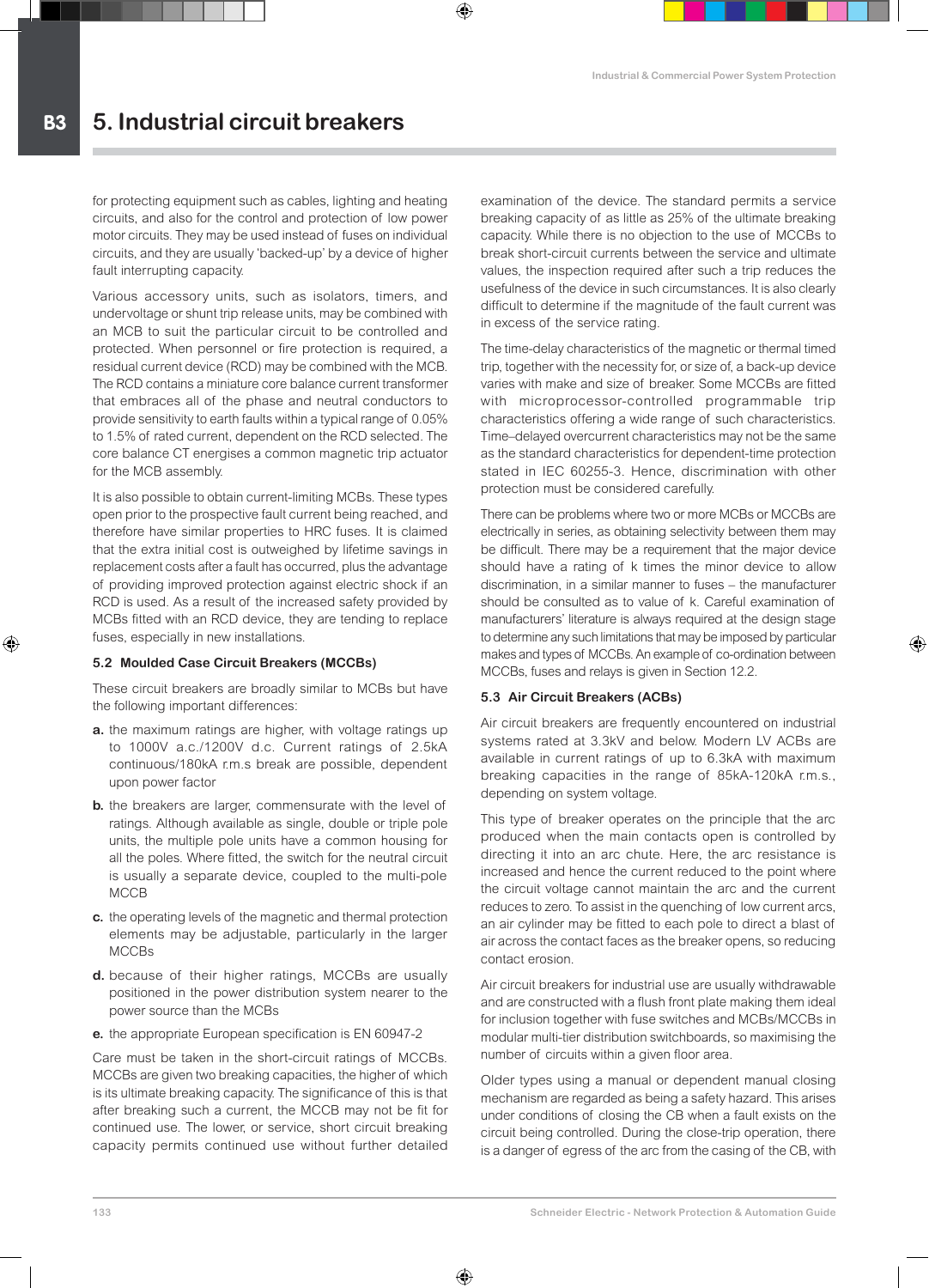a consequent risk of injury to the operator. Such types may be required to be replaced with modern equivalents. ACBs are normally fitted with integral overcurrent protection, thus avoiding the need for separate protection devices. However, the operating time characteristics of the integral protection are often designed to make discrimination with MCBs/MCCBs/fuses easier and so they may not be in accordance with the standard dependent time characteristics given in IEC 60255-3. Therefore, problems in co-ordination with discrete protection relays may still arise, but modern numerical relays have more flexible characteristics to alleviate such difficulties. ACBs will also have facilities for accepting an external trip signal, and this can be used in conjunction with an external relay if desired. Figure B3.6 illustrates the typical tripping characteristics available.





# **5.4 Oil Circuit Breakers (OCBs)**

Oil circuit breakers have been very popular for many years for industrial supply systems at voltages of 3.3kV and above. They are found in both 'bulk oil' and 'minimum oil' types, the only significant difference being the volume of oil in the tank.

In this type of breaker, the main contacts are housed in an oil-filled tank, with the oil acting as the both the insulation and the arc-quenching medium. The arc produced during contact separation under fault conditions causes dissociation of the hydrocarbon insulating oil into hydrogen and carbon. The hydrogen extinguishes the arc. The carbon produced mixes with the oil. As the carbon is conductive, the oil must be changed after a prescribed number of fault clearances, when the degree of contamination reaches an unacceptable level.

Because of the fire risk involved with oil, precautions such as the construction of fire/blast walls may have to be taken when OCBs are installed.

# **5.5 Vacuum Circuit Breakers (VCBs)**

Since the introduction of vacuum switching technology in the 1960's, Vacuum switchgear has all but replaced Air Circuit Breaker (ACBs) and Oil Circuit Breaker (OCBs) at medium voltage levels.

Vacuum switchgear is rated for fault level up to 63kA with continuous ratings of greater than 5000A.

The vacuum interrupter is a compact, inherently reliable and maintenance free device with an expected life of more than 10,000 operations and is capable of interrupting full fault currents up to 100 times.

These characteristics have resulted in a dramatic reduction in switchgear maintenance compared to ACBs or OCBs and are used in a wide range of applications, including Distribution networks and medium to large industry.

The reduction in maintenance requirements and smaller dimensions have allowed the configuration of switchgear to be adapted from the conventional withdrawable pattern to a fixed pattern Air Insulated Switchgear (AIS, See Fig B3.7). Fixed pattern switchgear is generally more compact, easier to install and has simpler operation.



**Figure B3.7: Typical air insulated vacuum contactor switchgear**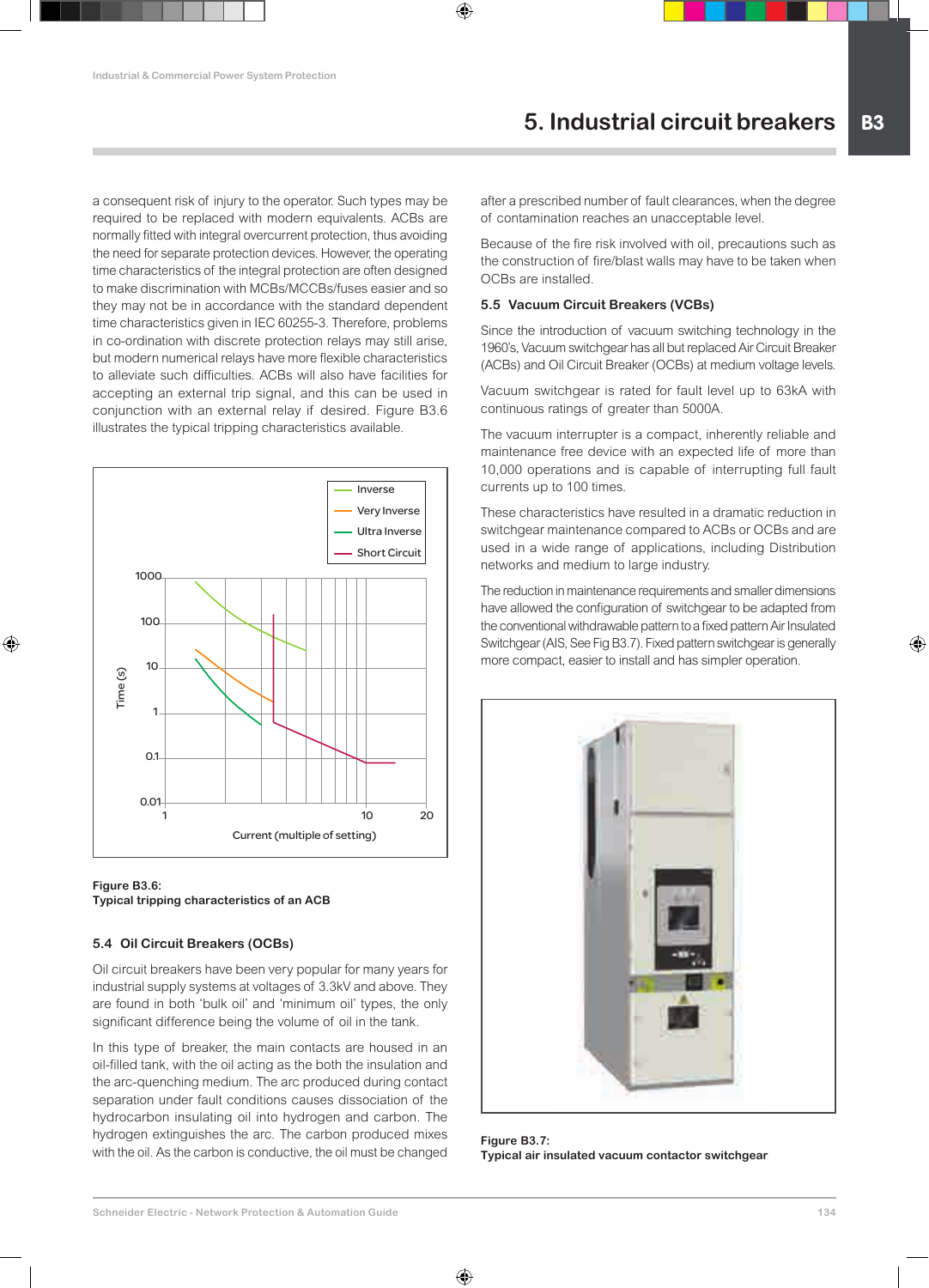The fixed pattern is also available in a gas insulated configuration (GIS) where the Vacuum Interrupter and main current carrying parts are insulated with SF6 gas. This further enhances the compact nature of the design. Typically 36kV GIS has similar dimensions to 12kV AIS (See Figure B3.8).



**Figure B3.8: Typical gas insulated vacuum contactor switchgear**

# **6. Protection relays**

When the circuit breaker itself does not have integral protection, then a suitable external relay will have to be provided. For an industrial system, the most common protection relays are time- delayed overcurrent and earth fault relays. Chapter [C1: Overcurrent Protection for Phase and Earth Faults] provides details of the application of overcurrent relays.

Traditionally, for three wire systems, overcurrent relays have often been applied to two phases only for relay element economy. Even with modern multi-element relay designs, Gas Insulated Switchgear is normally found in higher voltage applications. i.e. 24kV and above.

A variation of vacuum switchgear is the vacuum contactor. This device has a limited fault interrupting rating and is used in conjunction with High Rupturing Capacity (HRC) fuses, The contactor has a very high operating duty – up to 1 million operations, and is typically used to switch MV motors.

# **5.6 SF6 circuit breakers**

Circuit breakers using SF6 gas as the arc-quenching medium are also available and in some countries and for some applications are preferred. Generally these have similar ratings to those of vacuum switchgear and in some cases can be incorporated into the same cubicle as vacuum circuit breakers.

# **5.7 Improved safety**

Changes in International Standards have resulted in improvements to operator safety. One area is Internal Arc (Arc Flash) protection. Many switchgear designs have passive protection 'built in' and are capable of controlling the effects of an internal arc fault even at the highest fault levels available.

To supplement this, or to improve the performance of existing switchgear, active solutions, which detect the occurrence of an arc fault and then initiate the disconnection of the supply, are available in conjunction with protection relay systems. For more details on arc protection solutions please refer to Chapter [C11: Arc Protection].

economy is still a consideration in terms of the number of analogue current inputs that have to be provided. Two overcurrent elements will detect any interphase fault, so it is conventional to apply two elements on the same phases at all relay locations. The phase CT residual current connections for an earth fault relay element are unaffected by this convention. Figure B3.9 illustrates the possible relay connections and limitations on settings.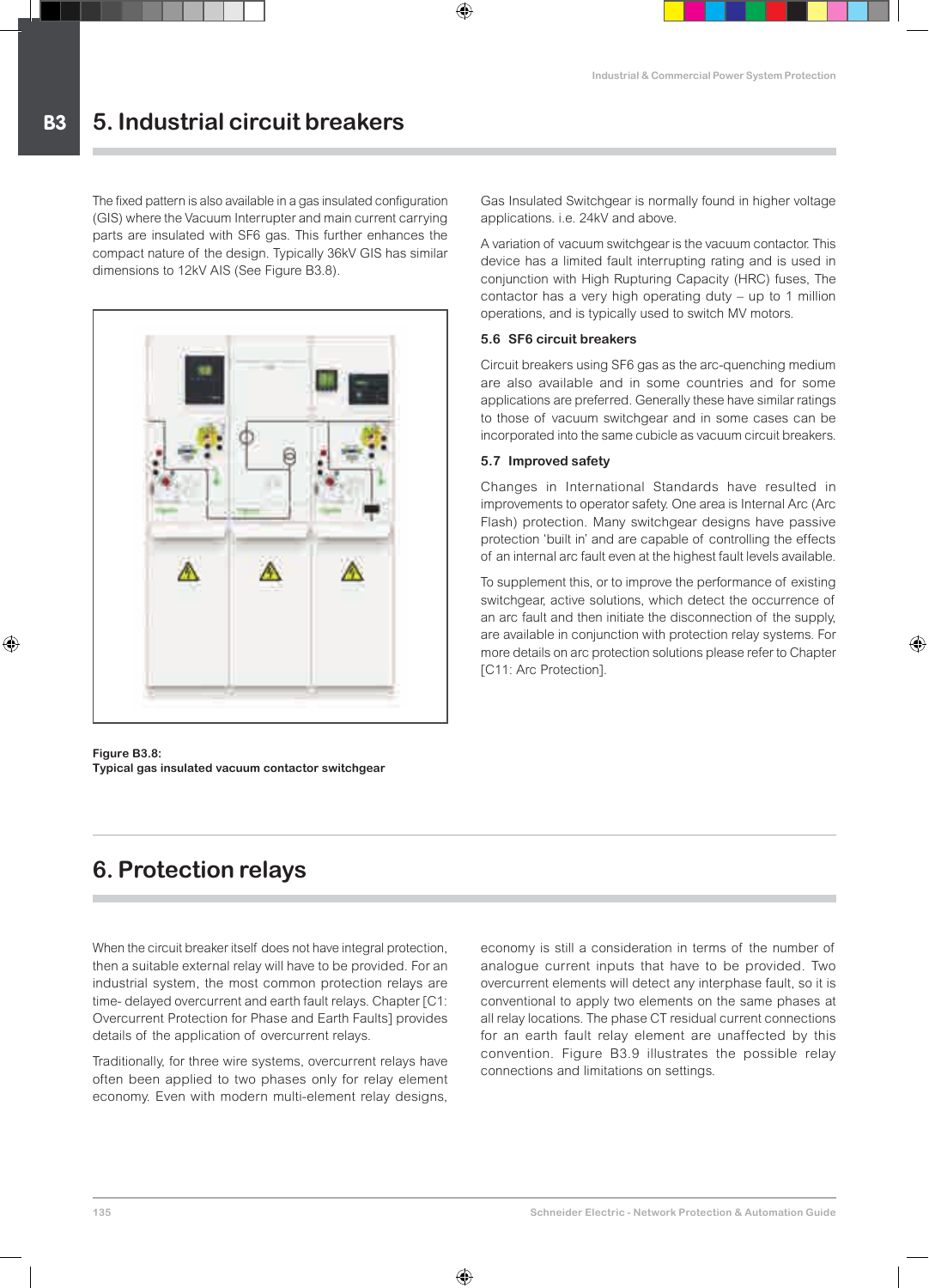|     | <b>CT</b><br>connections                                                              | Phase<br>elements | Residual<br>current<br>elements | System                   | Type of<br>fault                               | <b>Notes</b>                                                                                                          |
|-----|---------------------------------------------------------------------------------------|-------------------|---------------------------------|--------------------------|------------------------------------------------|-----------------------------------------------------------------------------------------------------------------------|
| (a) | $\mathsf{C}$<br>в<br>Α<br>╂                                                           |                   |                                 | 3Ph. 3w                  | Ph. - Ph.                                      | Petersen coil and<br>unearthed systems                                                                                |
| (b) | в<br>¢<br>А                                                                           |                   |                                 | 3Ph. 3w                  | (a) Ph. - Ph.<br>(b) Ph. $-E^*$                | * Earth-fault protection<br>only if earth-fault<br>current is not less                                                |
| (c) |                                                                                       |                   |                                 | 3Ph. 4w                  | (a) Ph. - Ph.<br>(b) Ph. $-E^*$<br>(c) Ph. - N | than twice primary<br>operating<br>current                                                                            |
| (d) | В<br>C<br>Α<br>F<br>F                                                                 |                   |                                 | 3Ph. 3w                  | (a) Ph. - Ph.<br>$(b)$ Ph. - E                 | Phase elements must<br>be in same phases at<br>all stations.<br>Earth-fault settings<br>may be less than full<br>load |
| (e) | B<br>Ç<br>А                                                                           |                   |                                 | 3Ph. 3w                  | (a) Ph. - Ph.<br>(b) Ph. - E                   | Earth-fault settings<br>may be less than full<br>load                                                                 |
| (f) | F<br>F                                                                                |                   |                                 | 3Ph. 4w                  | (a) Ph. - Ph.<br>(b) Ph. - E<br>(c) Ph. - N    | Earth-fault settings<br>may be less than full<br>load, but must be<br>greater than largest<br>Ph. - N load            |
| (g) | $\mathsf{C}$<br>${\sf N}$<br>В<br>Α                                                   |                   |                                 | 3Ph. 4w                  | (a) Ph. - Ph.<br>(b) Ph. - E<br>(c) Ph. - N    | Earth-fault settings<br>may be less than full<br>load                                                                 |
| (h) | Ņ<br>$\mathsf{C}$<br>В<br>Α<br>Ph. = phase ; $w = wire$ ; $E = earth$ ; $N = neutral$ |                   |                                 | 3Ph. 3w<br>or<br>3Ph. 4w | $Ph. - E$                                      | Earth-fault settings<br>may be less than full<br>load                                                                 |

## **Figure B3.9: Overcurrent and earth fault relay connections**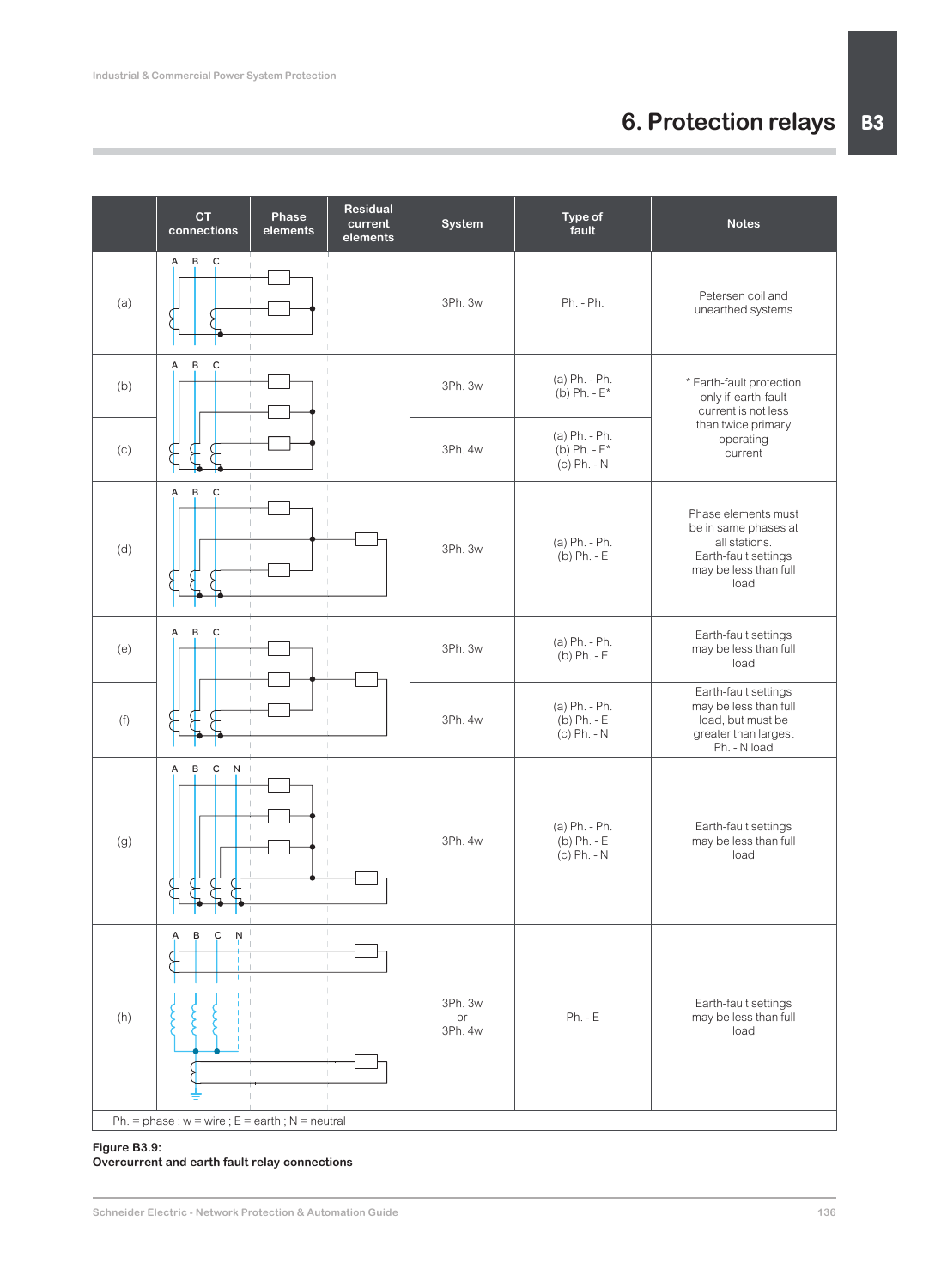There are a number of problems that commonly occur in industrial and commercial networks that are covered in the following sections.

# **7.1. Earth fault protection with residually-connected CTs**

For four-wire systems, the residual connection of three phase CTs to an earth fault relay element will offer earth fault protection, but the earth fault relay element must be set above the highest single- phase load current to avoid nuisance tripping. Harmonic currents (which may sum in the neutral conductor) may also result in spurious tripping. The earth fault relay element will also respond to a phase-neutral fault for the phase that is not covered by an overcurrent element where only two overcurrent elements are applied. Where it is required that the earth fault protection should respond only to earth fault current, the protection element must be residually connected to three phase CTs and to a neutral CT or to a core-balance CT. In this case, overcurrent protection must be applied to all three phases to ensure that all phase-neutral faults will be detected by overcurrent protection. Placing a CT in the neutral earthing connection to drive an earth fault relay provides earth fault protection at the source of supply for a 4-wire system. If the neutral CT is omitted, neutral current is seen by the relay as earth fault current and the relay setting would have to be increased to prevent tripping under normal load conditions.

When an earth fault relay is driven from residually connected CTs, the relay current and time settings must be such that that the protection will be stable during the passage of transient CT spill current through the relay. Such spill current can flow in the event of transient, asymmetric CT saturation during the passage of offset fault current, inrush current or motor starting current. The risk of such nuisance tripping is greater with the deployment of low impedance electronic relays rather than electromechanical earth CBCT connection for four-wire system fault relays which presented significant relay circuit impedance. Energising a relay from a core balance type CT generally enables more sensitive settings to be obtained without the risk of nuisance tripping with residually connected phase CTs. When this method is applied to a fourwire system, it is essential that both the phase and neutral conductors are passed through the core balance CT aperture. For a 3-wire system, care must be taken with the arrangement of the cable sheath, otherwise cable faults involving the sheath may not result in relay operation (Figure B3.10).

# **7.2 Four-wire dual-fed substations**

The co-ordination of earth fault relays protecting four-wire systems requires special consideration in the case of low voltage, dual-fed installations. Horcher [Ref B3.1: Overcurrent Relay Co-ordination for Double Ended Substations] has suggested various methods of achieving optimum co-ordination. Problems in achieving optimum protection for common configurations are described below.



# **Figure B3.10: CBCT connection for four-wire system**

# **7.2.1 Use of 3-pole CBs**

When both neutrals are earthed at the transformers and all circuit breakers are of the 3-pole type, the neutral busbar in the switchgear creates a double neutral to earth connection, as shown in Figure B3.11. In the event of an uncleared feeder earth fault or busbar earth fault, with both the incoming supply breakers closed and the bus section breaker open, the earth fault current will divide between the two earth connections. Earth fault relay  $R_{F2}$  may operate, tripping the supply to the healthy section of the switchboard as well as relay  $R_{E1}$  tripping the supply to the faulted section.

If only one incoming supply breaker is closed, the earth fault relay on the energised side will see only a proportion of the fault current flowing in the neutral busbar. This not only significantly increases the relay operating time but also reduces its sensitivity to low-level earth faults.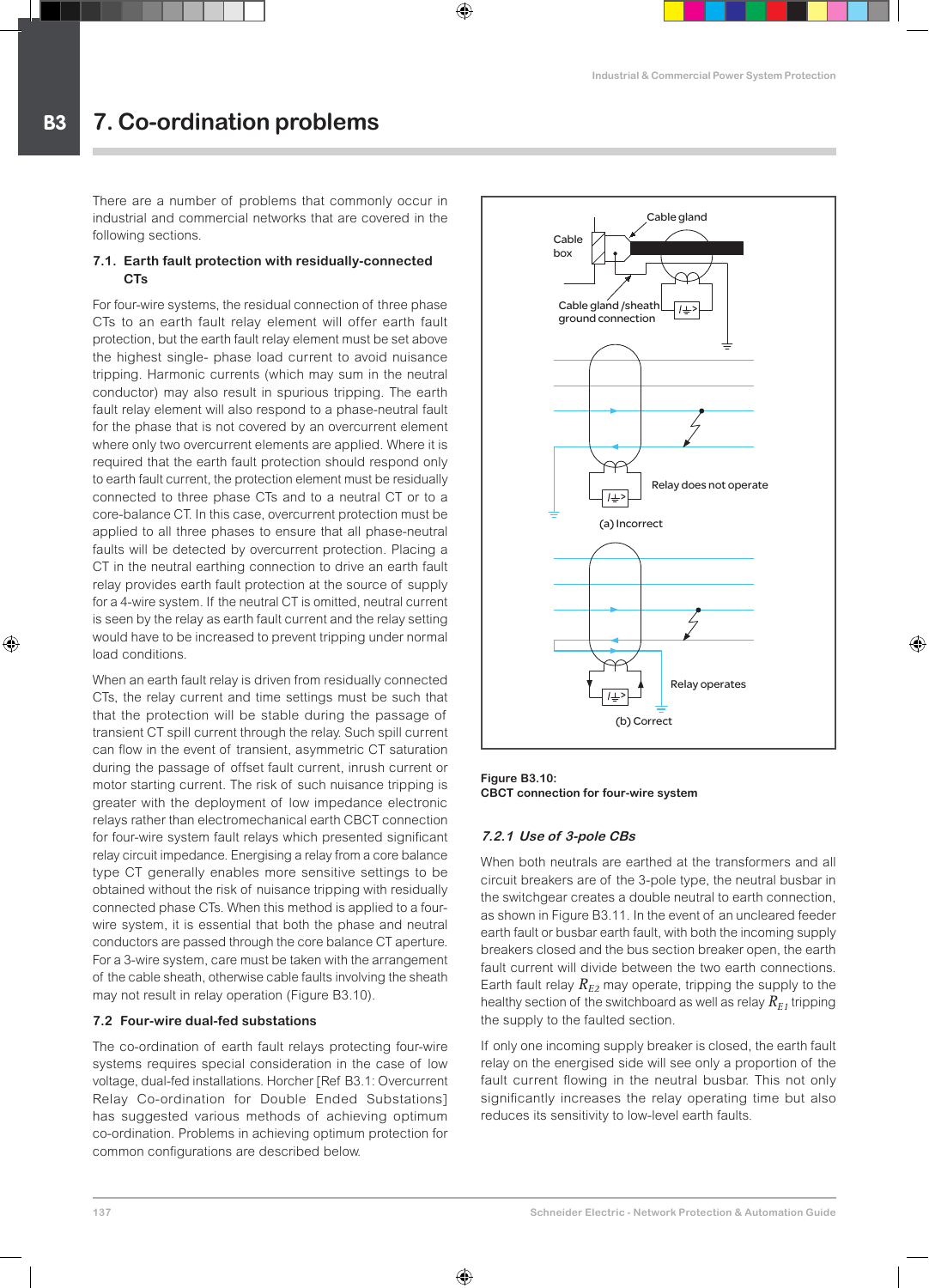

**Figure B3.11: Dual fed four-wire systems: use of 3-pole CBs**

The solution to this problem is to utilise 4-pole CBs that switch the neutral as well as the three phases. Then there is only a single earth fault path and relay operation is not compromised.

# **7.2.2 Use of single earth electrode**

A configuration sometimes adopted with four-wire dual-fed substations where only a 3-pole bus section CB is used is to use a single earth electrode connected to the mid-point of the neutral busbar in the switchgear, as shown in Figure B3.12.

When operating with both incoming main circuit breakers and the bus section breaker closed, the bus section breaker must be opened first should an earth fault occur, in order to achieve discrimination. The co-ordination time between the earth fault relays  $R_F$  and  $R_E$  should be established at fault level  $F_2$  for a substation with both incoming supply breakers and bus section breaker closed.

When the substation is operated with the bus section switch closed and either one or both of the incoming supply breakers closed, it is possible for unbalanced neutral busbar load current caused by single phase loading to operate relay  $R_{S1}$ and/or  $R_{S2}$  and inadvertently trip the incoming breaker. Interlocking the trip circuit of each  $R<sub>S</sub>$  relay with normally closed auxiliary contacts on the bus section breaker can prevent this.

However, should an earth fault occur on one side of the busbar when relays  $R_s$  are already operated, it is possible for a contact race to occur. When the bus section breaker opens, its break contact may close before the  $R<sub>S</sub>$  relay trip contact on the healthy side can open (reset). Raising the pick-up level of relays  $R_{S1}$  and  $R_{S2}$  above the maximum unbalanced neutral current may prevent the tripping of both supply breakers in this case. However, the best solution is to use 4-pole circuit breakers, and independently earth both sides of the busbar.

If, during a busbar earth fault or uncleared feeder earth fault, the bus section breaker fails to open when required, the interlocking break auxiliary contact will also be inoperative. This will prevent relays  $R_{S1}$  and  $R_{S2}$  from operating and providing back-up protection, with the result that the fault must be cleared eventually by slower phase overcurrent relays. An alternative method of obtaining back-up protection could be to connect a second relay  $R_E'$ , in series with relay  $R_E$ , having an operation time set longer than that of relays  $R_{S1}$ and  $R_{S2}$ . But since the additional relay must be arranged to trip both of the incoming supply breakers, back-up protection would be obtained but busbar selectivity would be lost.

An example of protection of a typical dual-fed switchboard is given in Section 12.3.



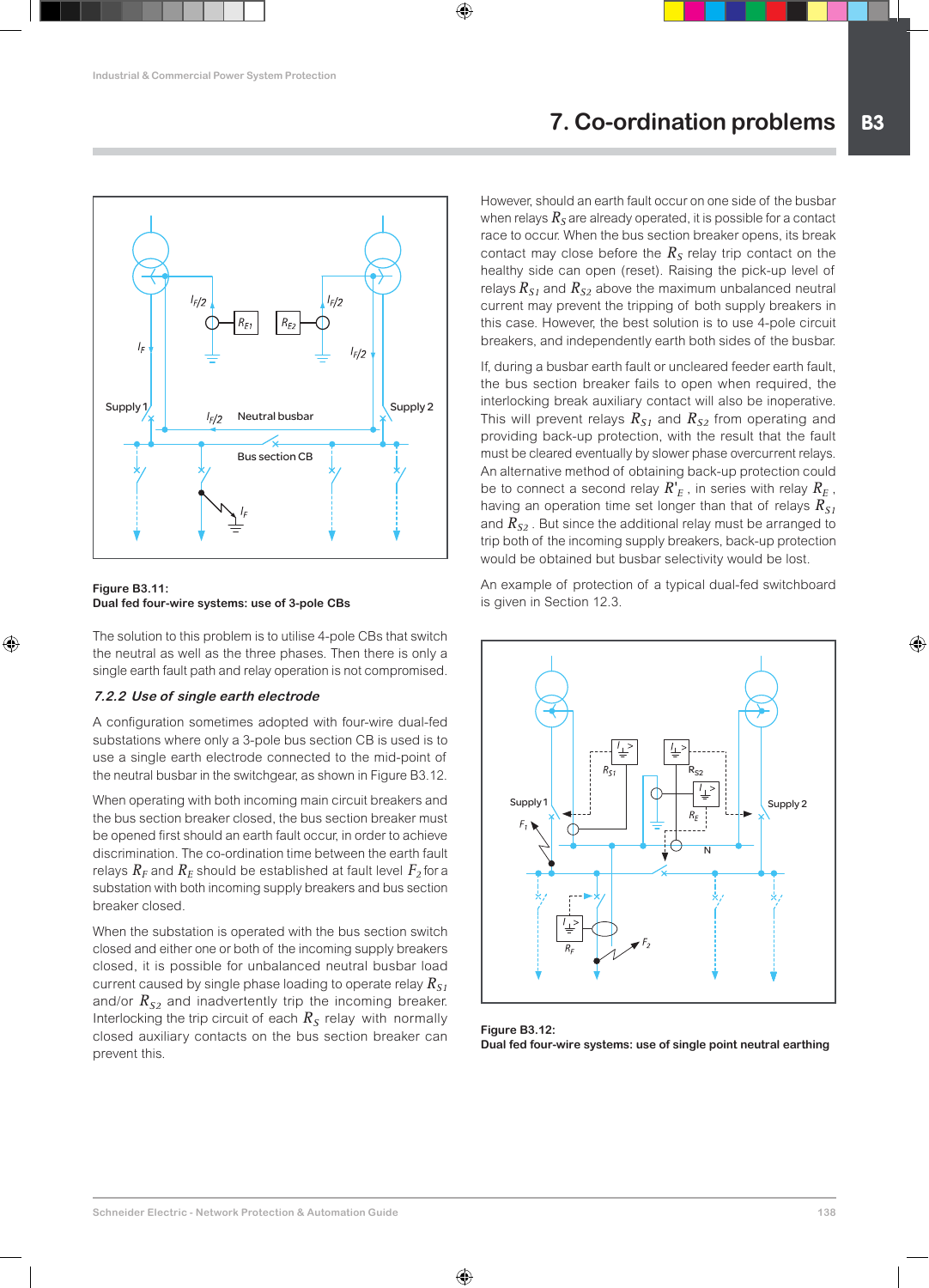When an industrial system contains motor loads, the motors will contribute fault current for a short time. They contribute to the total fault current via the following mechanism.

When an induction motor is running, a flux, generated by the stator winding, rotates at synchronous speed and interacts with the rotor. If a large reduction in the stator voltage occurs for any reason, the flux in the motor cannot change instantaneously and the mechanical inertia of the machine will tend to inhibit speed reduction over the first few cycles of fault duration. The trapped flux in the rotor generates a stator voltage equal initially to the back e.m.f. induced in the stator before the fault and decaying according to the *X/R* ratio of the associated flux and current paths. The induction motor therefore acts as a generator, resulting in a contribution of current having both a.c. and d.c. components decaying exponentially. Typical 50Hz motor a.c. time constants lie in the range 10ms-60ms for LV motors and 60-200ms for HV motors. This motor contribution has often been neglected in the calculation of fault levels.

Industrial systems usually contain a large component of motor load, so this approach is incorrect. The contribution from motors to the total fault current may well be a significant fraction of the total in systems having a large component of motor load. Standards relating to fault level calculations, such as IEC 60909, require the effect of motor contribution to be included where appropriate. They detail the conditions under which this should be done, and the calculation method to be used. Guidance is provided on typical motor fault current contribution for both HV and LV motors if the required data is not known. Therefore, it is now relatively easy, using appropriate calculation software, to determine the magnitude and duration of the motor contribution, so enabling a more accurate assessment of the fault level for:

- **a.** discrimination in relay co-ordination
- **b.** determination of the required switchgear/busbar fault rating

For protection calculations, motor fault level contribution is not an issue that is generally is important. In industrial networks, fault clearance time is often assumed to occur at 5 cycles after fault occurrence, and at this time, the motor fault level contribution is much less than just after fault occurrence. In rare cases, it may have to be taken into consideration for correct time grading for through-fault protection considerations, and in the calculation of peak voltage for high-impedance differential protection schemes.

It is more important to take motor contribution into account when considering the fault rating of equipment (busbars, cables, switchgear, etc.). In general, the initial a.c. component of current from a motor at the instant of fault is of similar magnitude to the direct-on-line starting current of the motor. For LV motors, 5xFLC is often assumed as the typical fault current contribution (after taking into account the effect of motor cable impedance), with 5.5xFLC for HV motors, unless it is known that low starting current HV motors are used. It is also accepted that similar motors connected to a busbar can be lumped together as one equivalent motor.

In doing so, motor rated speed may need to be taken into consideration, as 2 or 4 pole motors have a longer fault current decay than motors with a greater number of poles. The kVA rating of the single equivalent motor is taken as the sum of the kVA ratings of the individual motors considered. It is still possible for motor contribution to be neglected in cases where the motor load on a busbar is small in comparison to the total load (again IEC 60909 provides guidance in this respect). However, large LV motor loads and all HV motors should be considered when calculating fault levels.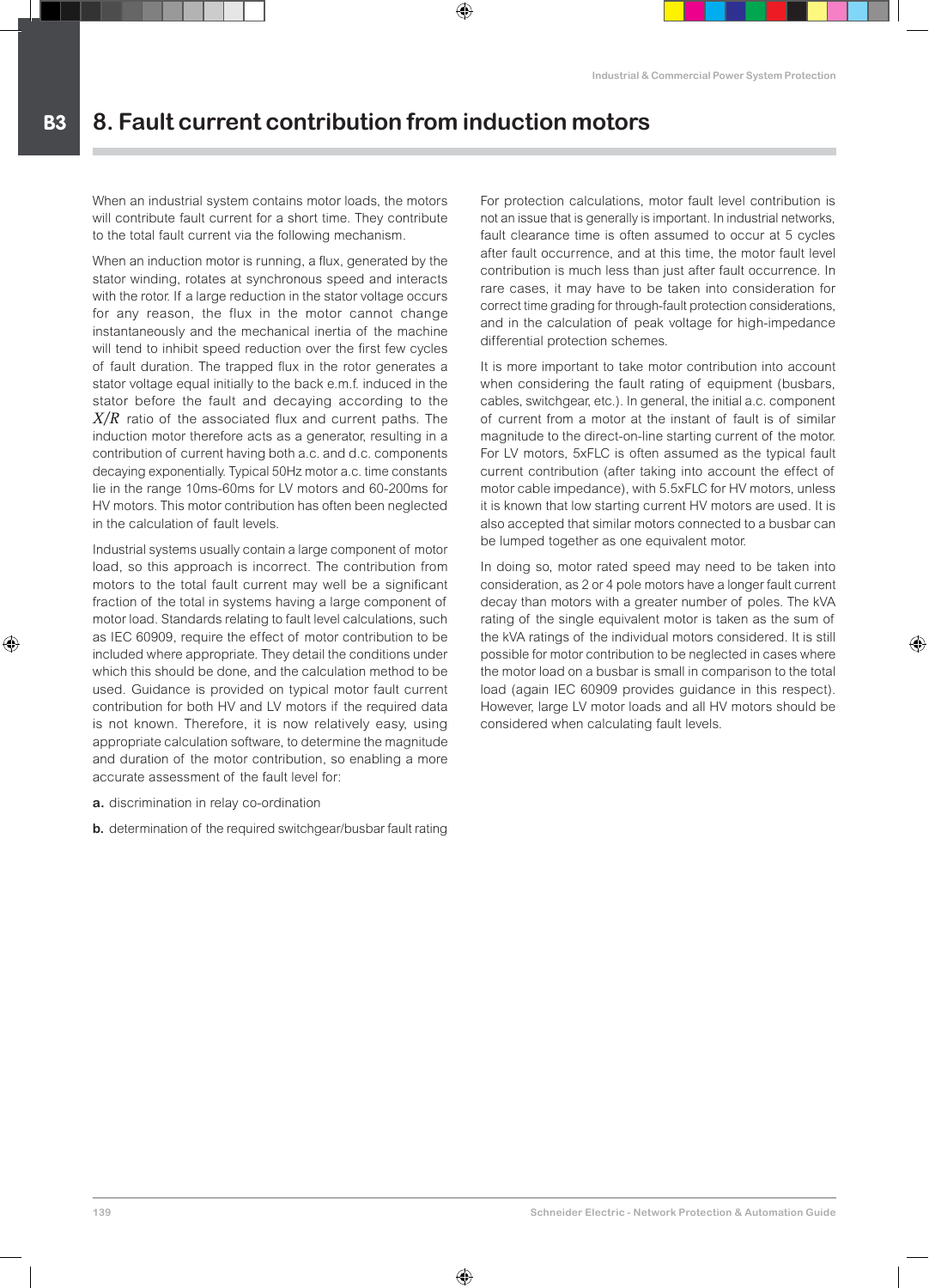Induction motors are often used to drive critical loads. In some industrial applications, such as those involving the pumping of fluids and gases, this has led to the need for a power supply control scheme in which motor and other loads are transferred automatically on loss of the normal supply to an alternative supply. A quick changeover, enabling the motor load to be reaccelerated, reduces the possibility of a process trip occurring. Such schemes are commonly applied for large generating units to transfer unit loads from the unit transformer to the station supply/start-up transformer.

When the normal supply fails, induction motors that remain connected to the busbar slow down and the trapped rotor flux generates a residual voltage that decays exponentially. All motors connected to a busbar will tend to decelerate at the same rate when the supply is lost if they remain connected to the busbar. This is because the motors will exchange energy between themselves, so that they tend to stay 'synchronised' to each other. As a result, the residual voltages of all the motors decay at nearly the same rate. The magnitude of this voltage and its phase displacement with respect to the healthy alternative supply voltage is a function of time and the speed of the motors. The angular displacement between the residual motor voltage and the incoming voltage will be 180° at some instant. If the healthy alternative supply is switched on to motors which are running down under these conditions, very high inrush currents may result, producing stresses which could be of sufficient magnitude to cause mechanical damage, as well as a severe dip in the alternative supply voltage.

Two methods of automatic transfer are used:

- **a.** in-phase transfer system
- **b.** residual voltage system

The in-phase transfer method is illustrated in Figure B3.13(a). Normal and standby feeders from the same power source are used.

Phase angle measurement is used to sense the relative phase angle between the standby feeder voltage and the motor busbar voltage. When the voltages are approximately in phase, or just prior to this condition through prediction, a high-speed circuit breaker is used to complete the transfer. This method is restricted to large high inertia drives where the gradual run down characteristic upon loss of normal feeder supply can be predicted accurately.

Figure B3.13(b) illustrates the residual voltage method, which is more common, especially in the petrochemical industry.

Two feeders are used, supplying two busbar sections connected by a normally open bus section breaker. Each feeder is capable of carrying the total busbar load. Each bus section voltage is monitored and loss of supply on either section causes the relevant incomer CB to open. Provided there are no protection operations to indicate the presence of a busbar fault, the bus section breaker is closed automatically to restore the supply to the unpowered section of busbar after the residual voltage

generated by the motors running down on that section has fallen to a an acceptable level. This is between 25% and 40%, of nominal voltage, dependent on the characteristics of the power system. The choice of residual voltage setting will influence the re-acceleration current after the bus section breaker closes. For example, a setting of 25% may be expected to result in an inrush current of around 125% of the starting current at full voltage. Alternatively, a time delay could be used as a substitute for residual voltage measurement, which would be set with knowledge of the plant to ensure that the residual voltage would have decayed sufficiently before transfer is initiated.

The protection relay settings for the switchboard must take account of the total load current and the voltage dip during the re- acceleration period in order to avoid spurious tripping during this time. This time can be several seconds where large inertia HV drives are involved.



**Figure B3.13: Auto-transfer systems**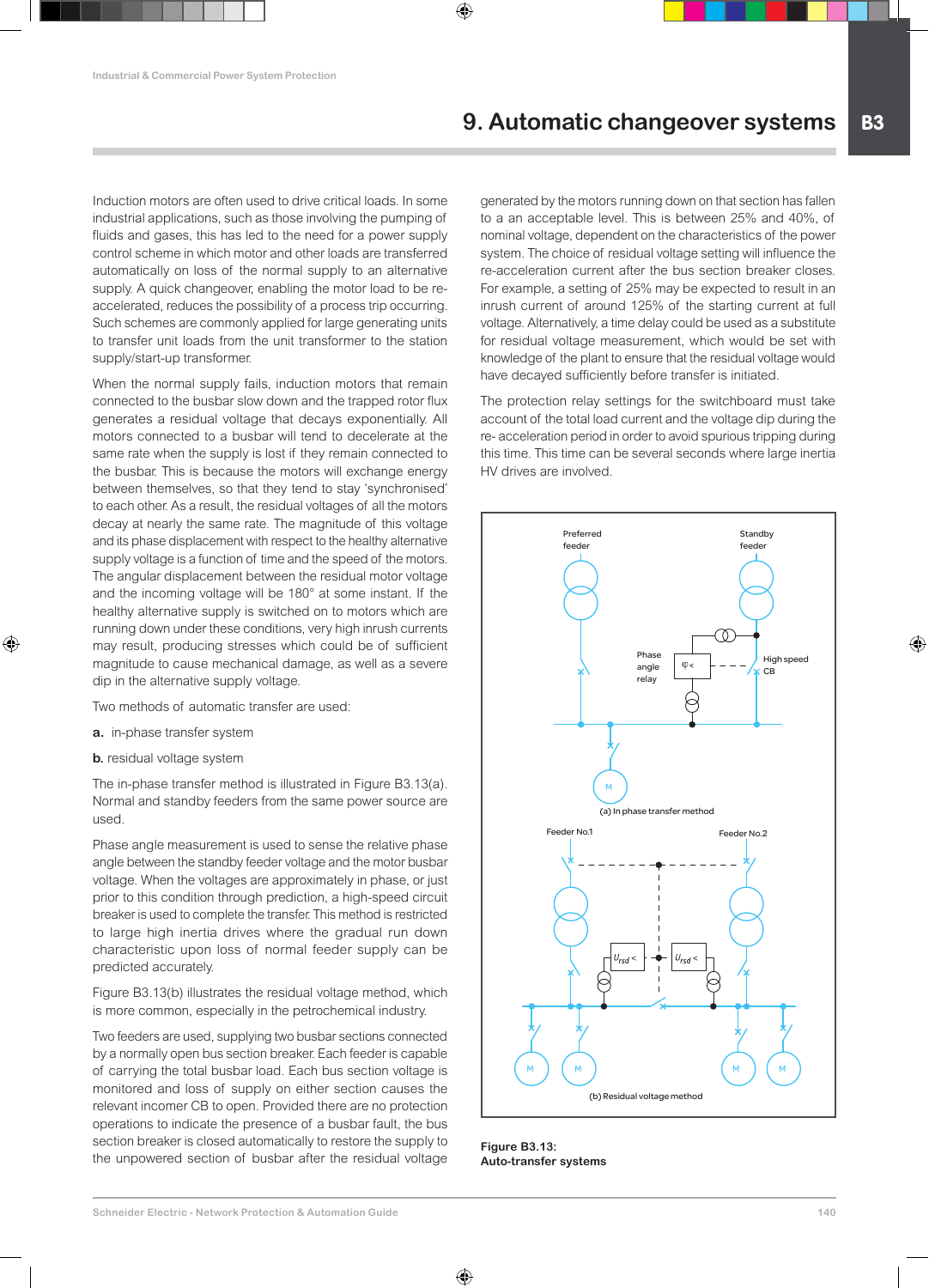Voltage relays have been widely used in industrial power supply systems. The principle purposes are to detect undervoltage and/or overvoltage conditions at switchboards to disconnect supplies before damage can be caused from these conditions or to provide interlocking checks. Prolonged overvoltage may cause damage to voltage-sensitive equipment (e.g. electronics), while undervoltage may cause excessive current to be drawn by motor loads. Motors are provided with thermal overload protection to prevent damage with excessive current, but undervoltage protection is commonly applied to disconnect motors after a prolonged voltage dip. With a voltage dip caused by a source system fault, a group of motors could decelerate to such a degree that their aggregate reacceleration currents might keep the recovery voltage depressed to a level where the machines might stall. Modern numerical motor protection relays typically incorporate voltage protection functions, thus removing the need for discrete undervoltage relays for this purpose. See Chapter [C.9: A.C.

Motor Protection]. Older installations may still utilise discrete undervoltage relays, but the setting criteria remain the same.

Reverse phase sequence voltage protection should be applied where it may be dangerous for a motor to be started with rotation in the opposite direction to that intended. Incorrect rotation due to reverse phase sequence might be set up following some error after power system maintenance or repairs, e.g. to a supply cable. Older motor control boards might have been fitted with discrete relays to detect this condition. Modern motor protection relays may incorporate this function. If reverse phase sequence is detected, motor starting can be blocked. If reverse phase sequence voltage protection is not provided, the high-set negative phase sequence current protection in the relay would quickly detect the condition once the starting device is closed – but initial reverse rotation of the motor could not be prevented.

# **11. Power factor correction and protection of capacitors**

Loads such as induction motors draw significant reactive power from the supply system, and a poor overall power factor may result. The flow of reactive power increases the voltagedrops through series reactances such as transformers and reactors, it uses up some of the current carrying capacity of power system plant and it increases the resistive losses in the power system.

To offset the losses and restrictions in plant capacity they incur and to assist with voltage regulation, Utilities usually apply tariff penalties to large industrial or commercial customers for running their plant at excessively low power factor. The customer is thereby induced to improve the power factor of his system and it may be cost-effective to install fixed or variable power factor correction equipment to raise or regulate the plant power factor to an acceptable level.

Shunt capacitors are often used to improve power factor. The basis for compensation is illustrated in Figure B3.14, where  $\angle \phi_1$  represents the uncorrected power factor angle and  $\angle \phi_2$ the angle relating to the desired power factor, after correction.

The following may be deduced from this vector diagram:

**a.** Uncorrected power factor = 
$$
\frac{kW}{kVA_{I}} = \cos \angle \varphi_{I}
$$

**b.** Corrected power factor = 
$$
\frac{kW}{kVA_2}
$$
 = cos  $\angle \varphi_2$ 

**c.** Reduction in 
$$
kVA = kVA_1 - kVA_2
$$



**Figure B3.14: Power factor correction principle**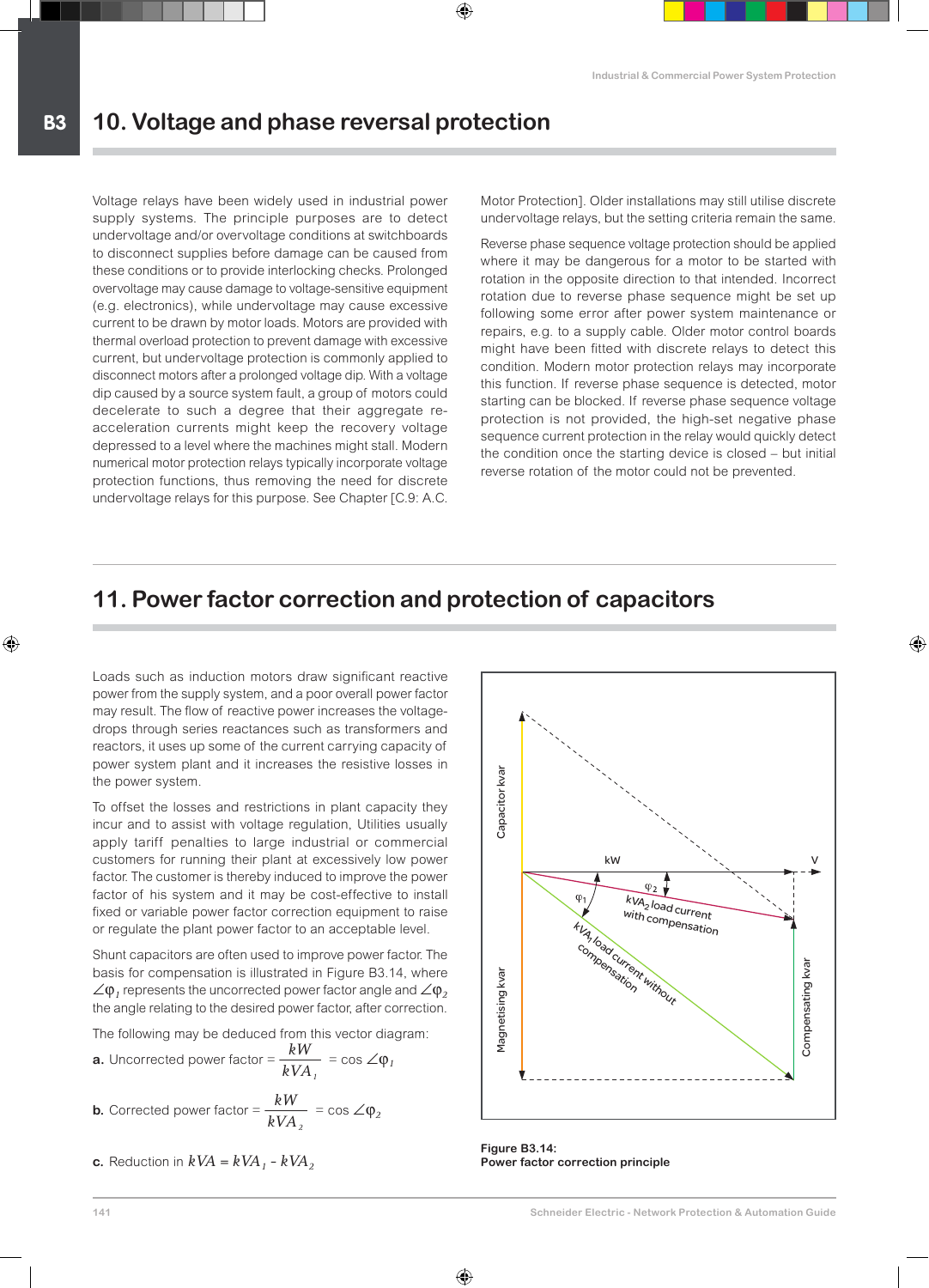If the kW load and uncorrected power factors are known, then the capacitor rating in kvar to achieve a given degree of correction may be calculated from:

# Capacitor  $kvar = kW \times (tan \angle \varphi_1 - tan \angle \varphi_2)$

A spreadsheet can easily be constructed to calculate the required amount of compensation to achieve a desired power factor.

# **11.1 Capacitor control**

Where the plant load or the plant power factor varies considerably, it is necessary to control the power factor correction, since over-correction will result in excessive system voltage and unnecessary losses. In a few industrial systems, capacitors are switched in manually when required, but automatic controllers are standard practice. A controller provides automatic power factor correction, by comparing the running power factor with the target value. Based on the available groupings, an appropriate amount of capacitance is switched in or out to maintain an optimum average power factor. The controller is fitted with a 'loss of voltage' relay element to ensure that all selected capacitors are disconnected instantaneously if there is a supply voltage interruption. When the supply voltage is restored, the capacitors are reconnected progressively as the plant starts up. To ensure that capacitor groups degrade at roughly the same rate, the controller usually rotates selection or randomly selects groups of the same size in order to even out the connected time. The provision of overvoltage protection to trip the capacitor bank is also desirable in some applications. This would be to prevent a severe system overvoltage if the power factor correction (PFC) controller fails to take fast corrective action.

The design of PFC installations must recognise that many industrial loads generate harmonic voltages, with the result that the PFC capacitors may sink significant harmonic currents. A harmonic study may be necessary to determine the capacitor thermal ratings or whether series filters are required.

# **11.2 Motor power factor correction**

When dealing with power factor correction of motor loads, group correction is not always the most economical method. Some industrial consumers apply capacitors to selected motor substations rather than applying all of the correction at the main incoming substation busbars. Sometimes, power factor correction may even be applied to individual motors, resulting in optimum power factor being obtained under all conditions of aggregate motor load. In some instances, better motor starting may also result, from the improvement in the voltage regulation due to the capacitor. Motor capacitors are often six-terminal units, and a capacitor may be conveniently connected directly across each motor phase winding.

Capacitor sizing is important, such that a leading power factor does not occur under any load condition. If excess capacitance is applied to a motor, it may be possible for self-excitation to occur when the motor is switched off or suffers a supply failure. This can result in the production of a high voltage or in mechanical damage if there is a sudden restoration of supply. Since most star/delta or auto-transformer starters other than the 'Korndorffer' types involve a transitional break in supply, it is generally recommended that the capacitor rating should not exceed 85% of the motor magnetising reactive power.

# **11.3 Capacitor protection**

When considering protection for capacitors, allowance should be made for the transient inrush current occurring on switchon, since this can reach peak values of around 20 times normal current. Switchgear for use with capacitors is usually de-rated considerably to allow for this. Inrush currents may be limited by a resistor in series with each capacitor or bank of capacitors.

Protection equipment is required to prevent rupture of the capacitor due to an internal fault and also to protect the cables and associated equipment from damage in case of a capacitor failure. If fuse protection is contemplated for a three-phase capacitor, HRC fuses should be employed with a current rating of not less than 1.5 times the rated capacitor current.

Medium voltage capacitor banks can be protected by the scheme shown in Figure B3.15. Since harmonics increase capacitor current, the relay will respond more correctly if it does not have in-built tuning for harmonic rejection.

Double star capacitor banks are employed at medium voltage. As shown in Figure B3.16, a current transformer in the inter star-point connection can be used to drive a protection relay to detect the out-of-balance currents that will flow when capacitor elements become short-circuited or open-circuited. The relay will have adjustable current settings, and it might contain a bias circuit, fed from an external voltage transformer, that can be adjusted to compensate for steady-state spill current in the inter star-point connection.

Some industrial loads such as arc furnaces involve large inductive components and correction is often applied using very large high voltage capacitors in various configurations.

Another high voltage capacitor configuration is the 'split phase' arrangement where the elements making up each phase of the capacitor are split into two parallel paths. Figure B3.17 shows two possible connection methods for the relay. A differential relay can be applied with a current transformer for each parallel branch, comparing the currents in the split phases. Alternatively an overcurrent relay can be applied with a current transformer in the bridge link, where normally no current should flow. Both relays use sensitive current settings but also adjustable compensation for the unbalance currents arising from initial capacitor mismatch.

The difference of current through the split phases or the increase of the current through the bridge link indicates a defect of a single capacitor unit 'can' where the amount of additional current is directly dependent on the can dimensions.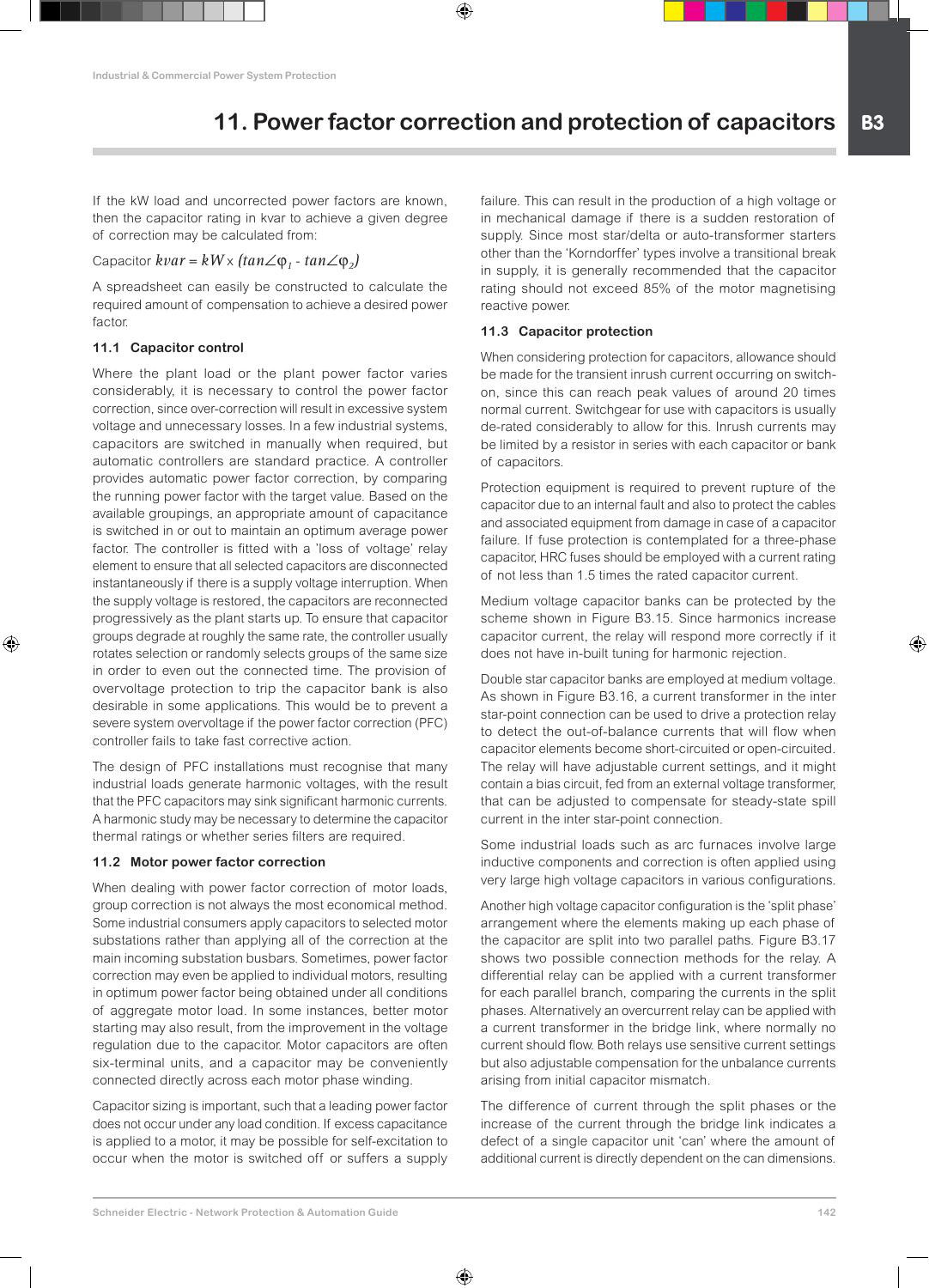### **B3 11. Power factor correction and protection of capacitors**



**Figure B3.15: Protection of capacitor banks**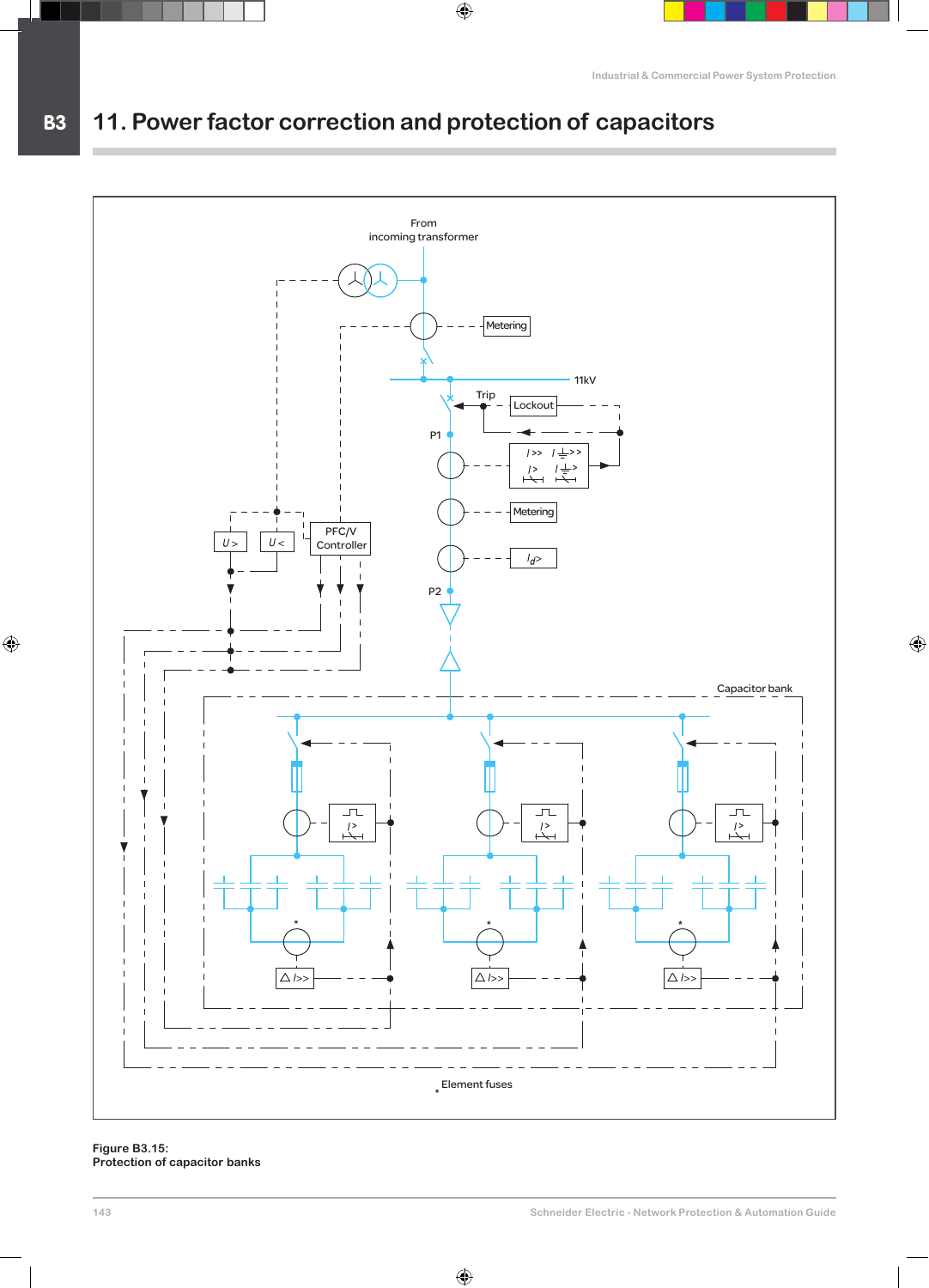



**Figure B3.16: Protection of double star capacitor banks without and with grounded starpoint** 

The usual aim is to get an alarm if one of the cans is defective and to trip the bank if a second can becomes defective. It is possible to deduce which can is defective from the phase relationships of the current and hence help to reduce repair time.

Capacitor units shall be suitable for continuous operation at an r.m.s. current of 1,30 times the current that occurs at rated sinusoidal voltage and rated frequency. In order to prevent thermal damage under load conditions a protection with a 1st order thermal model using the maximum phase current r.m.s. value is typical. Optionally this can be biased by measured ambient (coolant) temperature. Depending on the design/size of the capacitor bank, a dedicated overload protection may be required for current limiting reactors connected in series.

The usual design of capacitor banks allows a continuous sinusoidal voltage of 110% of rated nominal voltage at nominal frequency, in line with normal operation limits of power systems. So by design, the rated voltage of a capacitor bank would be chosen as 121 kV for a 110 kV nominal system.



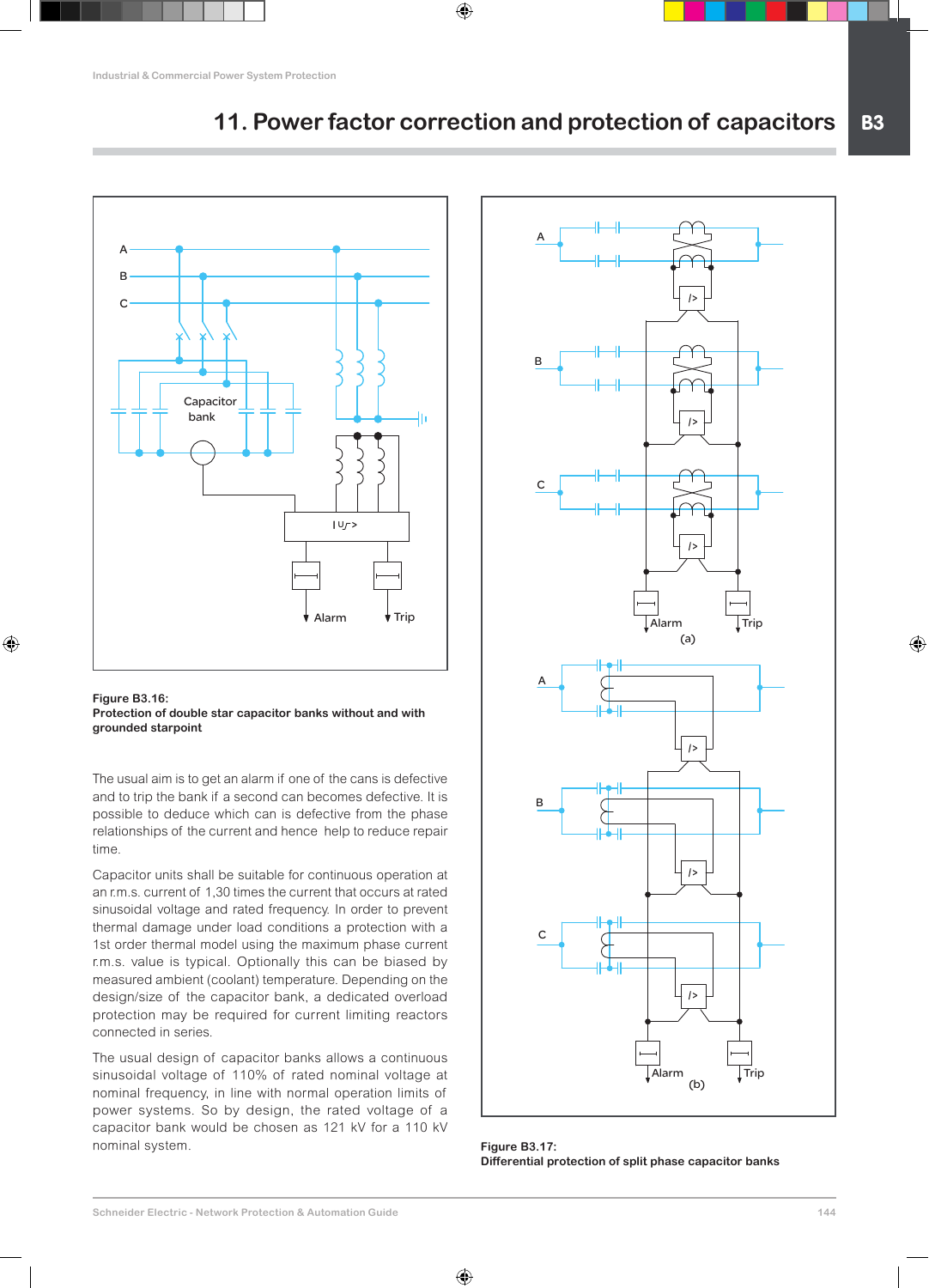### **B3 11. Power factor correction and protection of capacitors**

A short-time overvoltage is permitted where duration naturally gets shorter with higher voltage. This results in an inverse-time characteristic per IEC 60871-1 or ANSI/IEEE 37.99, as shown in Figure B3.18. Accordingly, overvoltage protection should consist of a high set definite time delayed and inverse timed element. Due to the "memory effect" of capacitances, a reset characteristic should also be considered to prevent damage from repetitive overvoltages.



**Figure B3.18: Capacitor bank overvoltage characteristic**

As voltage across the capacitor bank is usually not directly accessible through voltage transformers, the voltage is evaluated by integration of the phase currents:

# *v*= $\frac{1}{c}$  ∫ *i dt*

Voltage protection requires coordination with nearby generators. Capacitor banks should be disconnected to reduce system overvoltage prior to operation of generator under-excitation protection.

Time-staged tripping of capacitor banks is recommended if banks are installed nearby (the same or neighbouring substation). This is done to avoid simultaneous tripping that might result in a sudden loss of capacitance, which may provoke a subsequent critical undervoltage situation in the power system.

The residual voltage of a capacitor bank prior to energisation shall not exceed 10 % of its rated voltage to minimise the voltage transients when switching due to the network impedances. For this purpose resistors are connected in parallel to the capacitors and designed to internally discharge them when becoming disconnected from the power grid. The resistors are sized to ensure that the capacitor residual voltage occurs within 5 minutes. Therefore after switching off the capacitor bank a suitably long (re-)close blocking time should be provided in the capacitor control and/or protection circuit.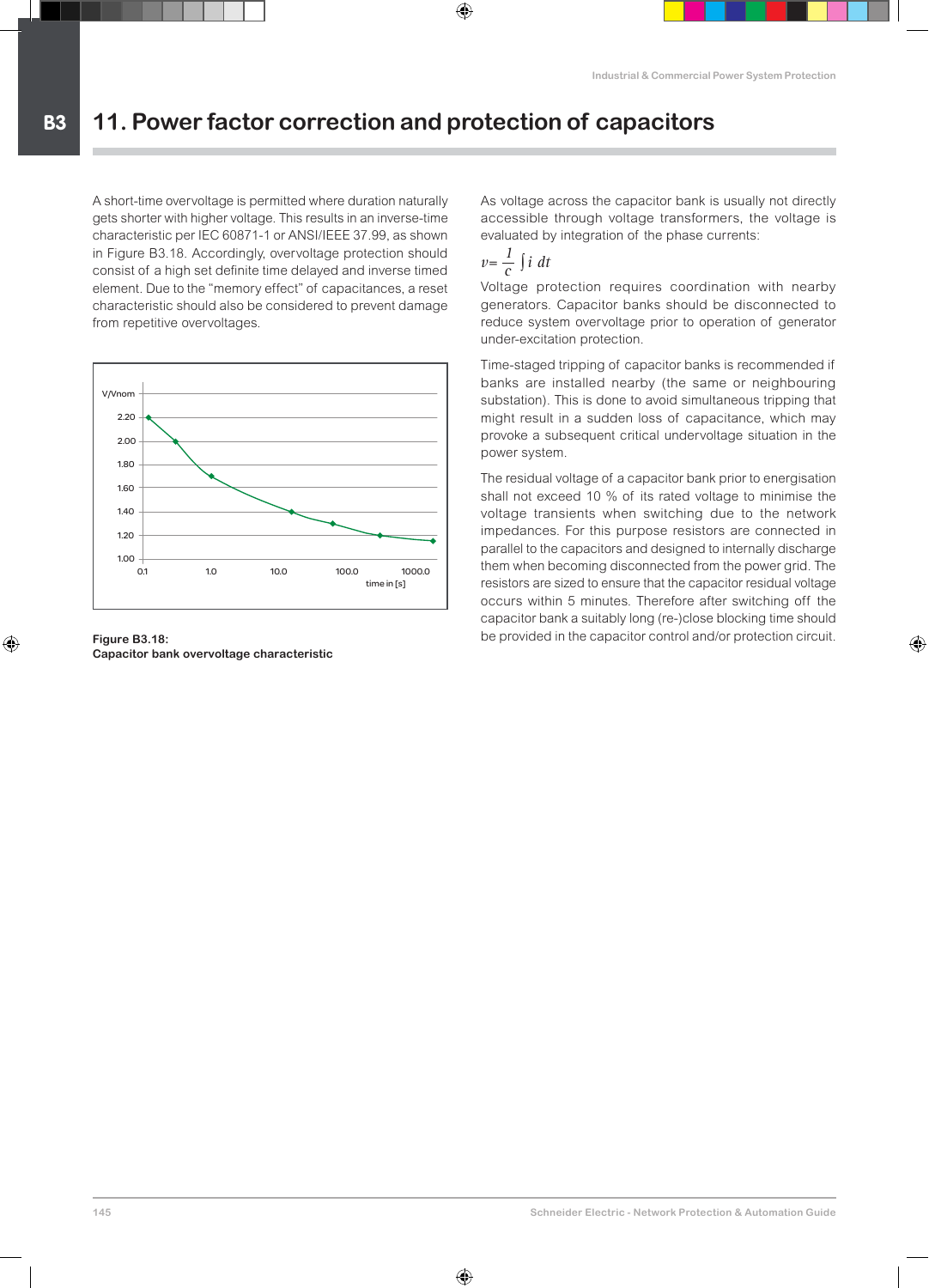In this section, examples of the topics dealt with in the Chapter are considered.

# **12.1 Fuse co-ordination**

An example of the application of fuses is based on the arrangement in Figure B3.19(a). This shows an unsatisfactory scheme with commonly encountered shortcomings. It can be seen that fuses *B*, *C* and *D* will discriminate with fuse *A*, but the 400A sub-circuit fuse *E* may not discriminate, with the 500A sub-circuit fuse *D* at higher levels of fault current.

The solution, illustrated in Figure B3.19(b), is to feed the 400A circuitdirect from the busbars.



### **Figure B3.19: Fuse protection: effect of layout on discrimination**

The sub-circuit fuse *D* may now have its rating reduced from 500A to a value, of say 100A, appropriate to the remaining sub-circuit. This arrangement now provides a discriminating fuse distribution scheme satisfactory for an industrial system.

However, there are industrial applications where discrimination is a secondary factor. In the application shown in Figure B3.20, a contactor having a fault rating of 20kA controls the load in one sub-circuit. A fuse rating of 630A is selected for the minor fuse in the contactor circuit to give protection within the through-fault capacity of the contactor.



**Figure B3.20: Example of back-up protection**

The major fuse of 800A is chosen as the minimum rating that is greater than the total load current on the switchboard. Discrimination between the two fuses is not obtained, as the pre-arcing *I2t* of the 800A fuse is less than the total *I2t* of the 630A fuse. Therefore, the major fuse will blow as well as the minor one, for most faults so that all other loads fed from the switchboard will be lost. This may be acceptable in some cases. In most cases, however, loss of the complete switchboard for a fault on a single outgoing circuit will not be acceptable, and the design will have to be revised.

# **12.2 Grading of fuses/MCCBs/overcurrent relays**

An example of an application involving a moulded case circuit breaker, fuse and a protection relay is shown in Figure B3.21. A 1MVA 3.3kV/400V transformer feeds the LV board via a circuit breaker, which is equipped with a MiCOM P141 numerical relay having a setting range of 8-400% of rated current and fed from 2000/1A CTs.



**Figure B3.21: Network diagram for protection co-ordination example – fuse/MCCB/relay**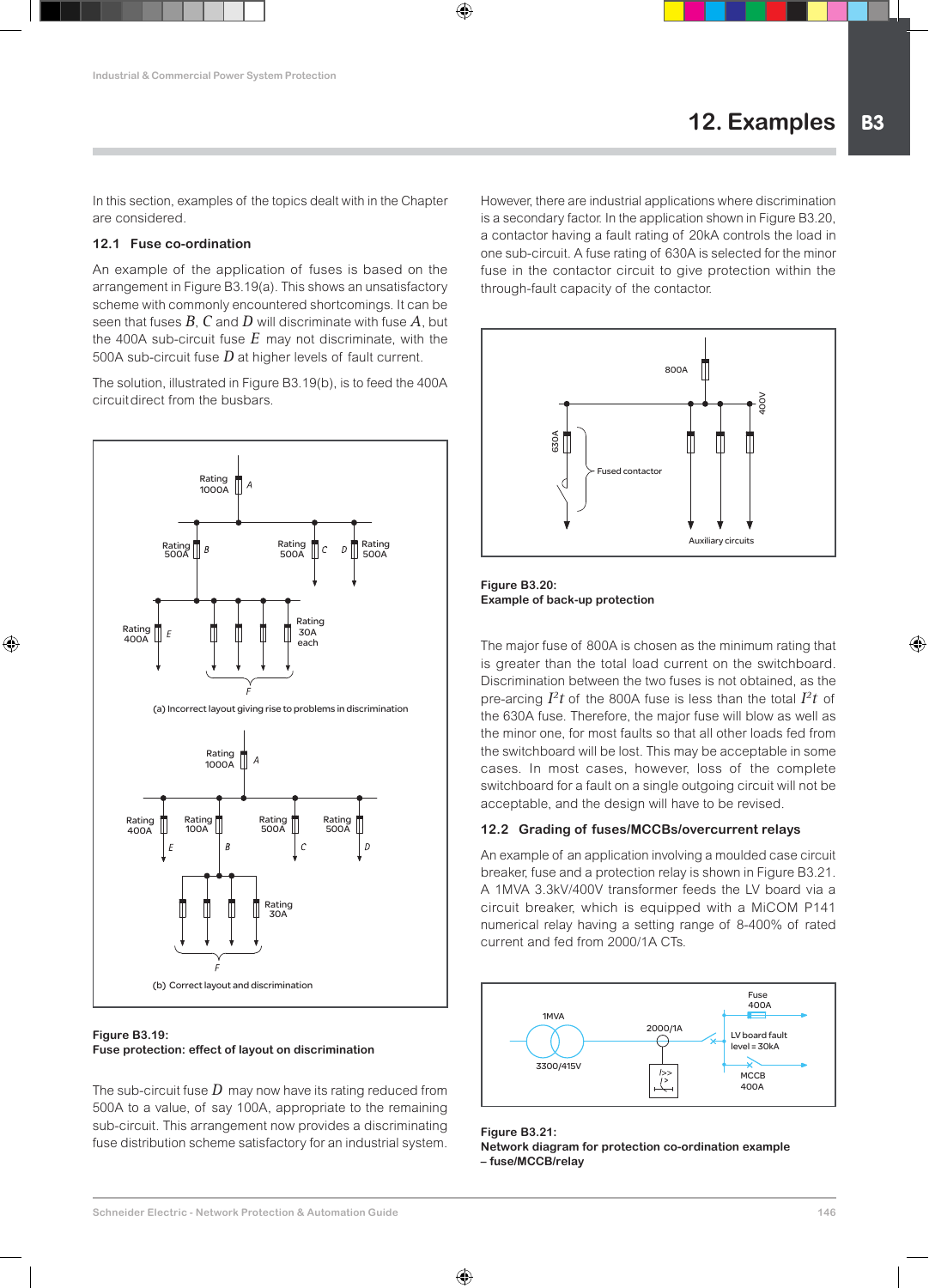Discrimination is required between the relay and both the fuse and MCCB up to the 40kA fault rating of the board. To begin with, the time/current characteristics of both the 400A fuse and the MCCB are plotted in Figure B3.22.



### **Figure B3.22:**

**Grading curves for Fuse/MCCB/relay grading example**

# **12.2.1 Determination of relay current setting**

The relay current setting chosen must not be less than the full load current level and must have enough margin to allow the relay to reset with full load current flowing. The latter may be determined from the transformer rating:

$$
FLC = \frac{kVA}{kV \times \sqrt{3}}
$$

$$
= \frac{1000}{0.4 \times \sqrt{3}} = 1443A
$$

With the CT ratio of 2000/1A and a relay reset ratio of 95% of the nominal current setting, a current setting of at least 80% would be satisfactory, to avoid tripping and/or failure to reset with the transformer carrying full load current. However,

choice of a value at the lower end of this current setting range would move the relay characteristic towards that of the MCCB and discrimination may be lost at low fault currents. It is therefore prudent to select initially a relay current setting of 100%.

### **12.2.2 Relay characteristic and time multiplier selection**

An EI characteristic is selected for the relay to ensure discrimination with the fuse (see Chapter [C1: Overcurrent Protection for Phase and Earth Faults] for details). From Figure B3.20, it may be seen that at the fault level of 40kA the fuse will operate in less than 0.01s and the MCCB operates in approximately 0.014s. Using a fixed grading margin of 0.4s, the required relay operating time becomes  $0.4 + 0.014 =$ 0.414s. With a CT ratio of 2000/1A, a relay current setting of 100%, and a relay TMS setting of 1.0, the extremely inverse curve gives a relay operating time of 0.2s at a fault current of 40kA. This is too fast to give adequate discrimination and indicates that the EI curve is too severe for this application. Turning to the VI relay characteristic, the relay operation time is found to be 0.71s at a TMS of 1.0. To obtain the required relay operating time of 0.414s:

$$
TMS setting = \frac{0.414}{0.71}
$$

$$
= 0.583
$$

Use a TMS of 0.6, nearest available setting.

The use of a different form of inverse time characteristic makes it advisable to check discrimination at the lower current levels also at this stage. At a fault current of 4kA, the relay will operate in 8.1s, which does not give discrimination with the MCCB. A relay operation time of 8.3s is required. To overcome this, the relay characteristic needs to be moved away from the MCCB characteristic, a change that may be achieved by using a TMS of 0.625. The revised relay characteristic is also shown in Figure B3.22.

# **12.3 Protection of a dual-fed substation**

As an example of how numerical protection relays can be used in an industrial system, consider the typical large industrial substation of Figure B3.23. Two 1.6MVA, 11/0.4kV transformers feed a busbar whose bus-section CB is normally open. The LV system is solidly earthed. The largest outgoing feeder is to a motor rated 160kW, 193kVA, and a starting current of 7 x FLC.

The transformer impedance is to IEC standards. The LV switchgear and bus bars are fault rated at 50kA r.m.s. To simplify the analysis, only the phase-fault LV protection is considered.

# **12.3.1 General considerations**

Analysis of many substations configured as in Figure B3.23 shows that the maximum fault level and feeder load current are obtained with the bus-section circuit breaker closed and one of the infeeding CBs open. This applies so long as the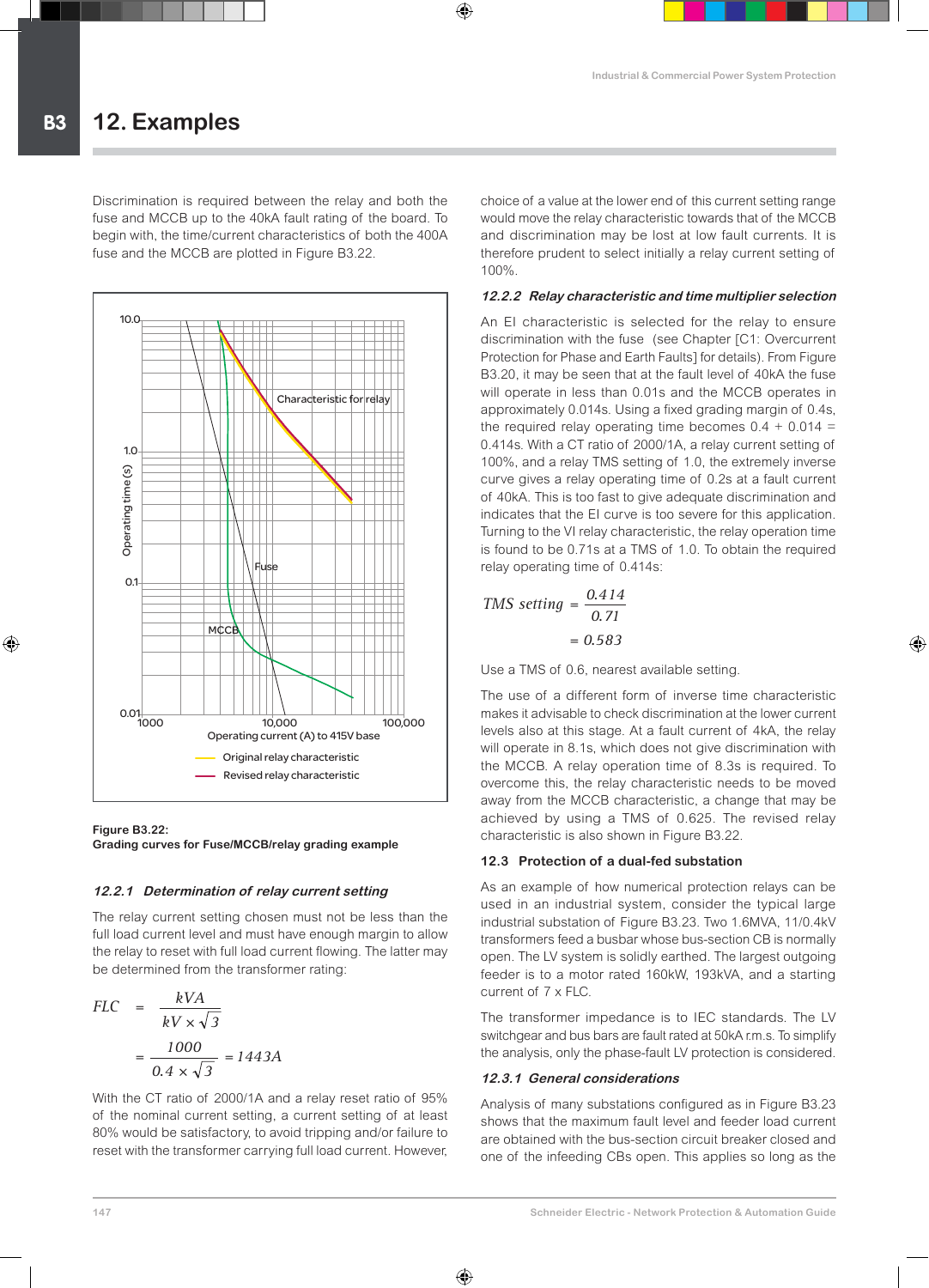switchboard has a significant amount of motor load. The contribution of motor load to the fault level at the switchboard is usually larger than that from a single infeeding transformer, as the transformer restricts the amount of fault current infeed from the primary side. The three-phase break fault level at the switchboard under these conditions is assumed to be 40kA r.m.s.



**Figure B3.23: Relay grading example for dual-fed switchboard**

Relays *C* are not required to have directional characteristics see Chapter [C1: Overcurrent Protection for Phase and Earth Faults, Section 14.3] as all three circuit breakers are only closed momentarily during transfer from a single infeeding transformer to a two infeeding transformers configuration. This transfer is normally an automated sequence, and the chance of a fault occurring during the short period (of the order of 1s) when all three CBs are closed is taken to be negligibly small. Similarly, although this configuration gives the largest fault level at the switchboard, it is not considered from either a switchboard fault rating or protection viewpoint.

It is assumed that modern numerical relays are used. For simplicity, a fixed grading margin of 0.3s is used.

# **12.3.2 Motor protection relay settings**

From the motor characteristics given, the overcurrent relay settings (Relay *A*) can be found using the guidelines set out in Chapter [C9: A.C. Motor Protection] as:

**a.** Thermal element:

current setting: 300A time constant: 20 mins **b.** Instantaneous element:

current setting: 2.32kA

These are the only settings relevant to the upstream relays.

# **12.3.3 Relay B settings**

Relay *B* settings are derived from consideration of the loading and fault levels with the bus-section breaker between busbars *A1* and *A2* closed. No information is given about the load split between the two busbars, but it can be assumed in the absence of definitive information that each busbar is capable of supplying the total load of 1.6MVA. With fixed tap transformers, the bus voltage may fall to 95% of nominal under these conditions, leading to a load current of 2430A. The IDMT current setting must be greater than this, to avoid relay operation on normal load currents and (ideally) with aggregate starting/re-acceleration currents. If the entire load on the busbar was motor load, an aggregate starting current in excess of 13kA would occur, but a current setting of this order would be excessively high and lead to grading problems further upstream. It is unlikely that the entire load is motor load (though this does occur, especially where a supply voltage of 690V is chosen for motors – an increasingly common practice) or that all motors are started simultaneously (but simultaneous re-acceleration may well occur).

What is essential is that relay *B* does not issue a trip command under these circumstances – i.e. the relay current/time characteristic is in excess of the current/time characteristic of the worst-case starting/re-acceleration condition. It is therefore assumed that 50% of the total bus load is motor load, with an average starting current of 600% of full load current (= 6930A), and that re-acceleration takes 3s. A current setting of 3000A is therefore initially used. The SI characteristic is used for grading the relay, as co-ordination with fuses is not required. The TMS is required to be set to grade with the thermal protection of relay  $A$  under 'cold' conditions, as this gives the longest operation time of Relay *A*, and the reacceleration conditions. A TMS value of 0.41 is found to provide satisfactory grading, being dictated by the motor starting/ re-acceleration transient. Adjustment of both current and TMS settings may be required depending on the exact re-acceleration conditions. Note that lower current and TMS settings could be used if motor starting/re-acceleration did not need to be considered.

The high-set setting needs to be above the full load current and motor starting/re-acceleration transient current, but less than the fault current by a suitable margin. A setting of 12.5kA is initially selected. A time delay of 0.3s has to used to ensure grading with relay *A* at high fault current levels; both relays *A* and *B* may see a current in excess of 25kA for faults on the cable side of the CB feeding the 160kW motor. The relay curves are illustrated in Figure B3.24.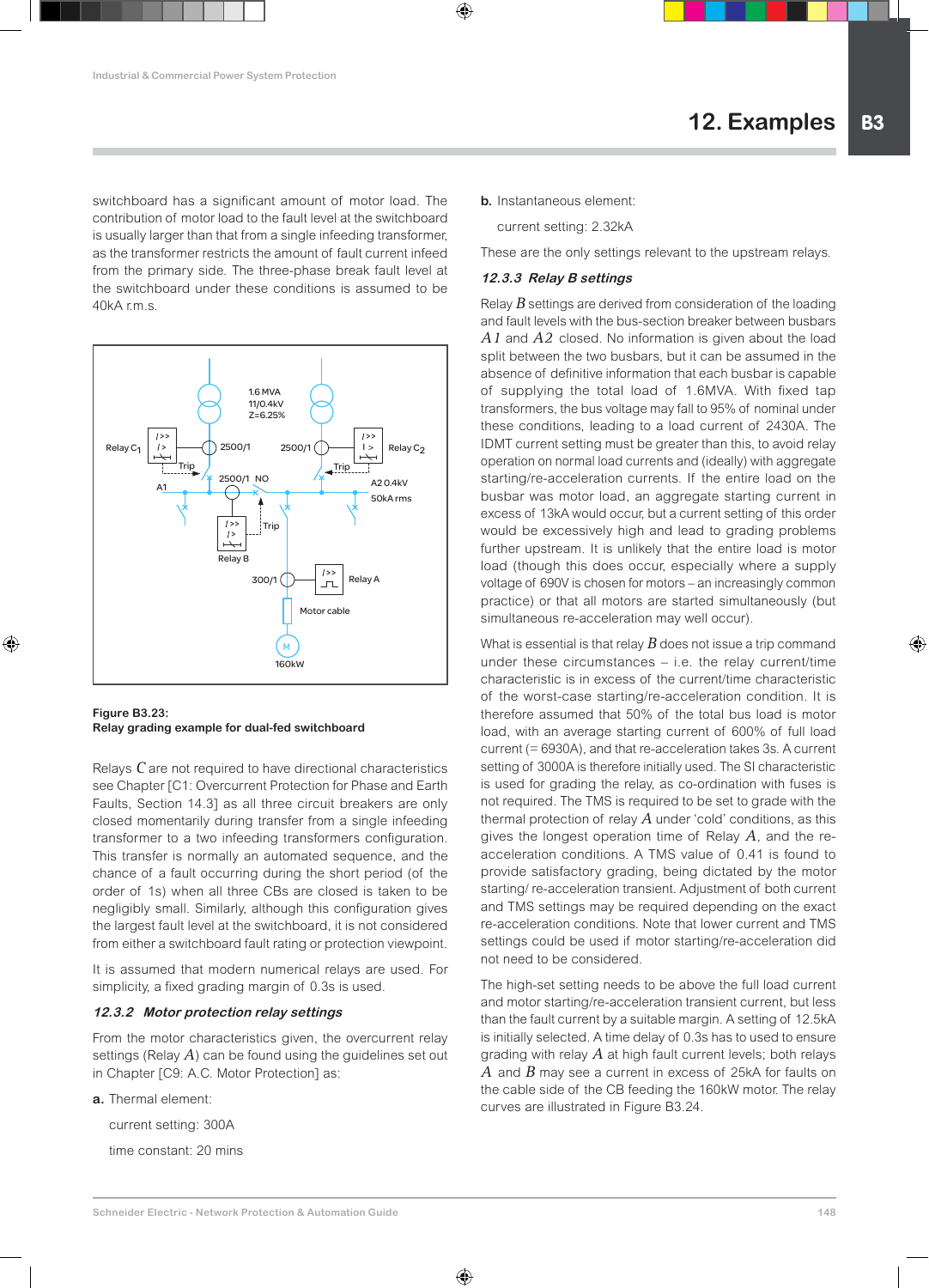



# **12.3.4 Relays C settings**

The setting of the IDMT element of relays  $C_1$  and  $C_2$  has to be suitable for protecting the busbar while grading with relay *B*. The limiting condition is grading with relay *B*, as this gives the longest operation time for relays *C*.

The current setting has to be above that for relay *B* to achieve full co-ordination, and a value of 3250A is suitable. The TMS setting using the SI characteristic is chosen to grade with that of relay *B* at a current of 12.5kA (relay *B* instantaneous setting), and is found to be 0.45. The high-set element must grade with that of relay  $B$ , so a time delay of 0.62sec is required. The current setting must be higher than that of relay *B*, so use a value of 15kA. The final relay grading curves and settings are illustrated in Figure B3.25.



**Figure B3.25: Final relay grading curves**

# **12.3.5 Comments on grading**

While the above grading may appear satisfactory, the protection on the primary side of the transformer has not been considered. IDMT protection at this point will have to grade with relays *C* and with the through-fault short-time withstand curves of the transformer and cabling. This may result in excessively long operation times. Even if the operation time at the 11kV level is satisfactory, there is probably a Utility infeed to consider, which will involve a further set of relays and another stage of time grading, and the fault clearance time at the utility infeed will almost certainly be excessive. One solution is to accept a total loss of supply to the 0.4kV bus under conditions of a single infeed and bus section CB closed. This is achieved by setting relays *C* such that grading with relay *B* does not occur at all current levels, or omitting relay *B* from the protection scheme. The argument for this is that network operation policy is to ensure loss of supply to both sections of the switchboard does not occur for single contingencies. As single infeed operation is not normal, a contingency (whether fault or maintenance) has already occurred, so that a further fault causing total loss of supply to the switchboard through tripping of one of relays *B* is a second contingency. Total loss of supply is therefore acceptable. The alternative is to accept a lack of discrimination at some point on the system, as already noted in Chapter [C1: Overcurrent Protection for Phase and Earth Faults]. Another solution is to employ partial differential protection to remove the need for Relay *A*, but this is seldom used. The strategy adopted will depend on the individual circumstances.